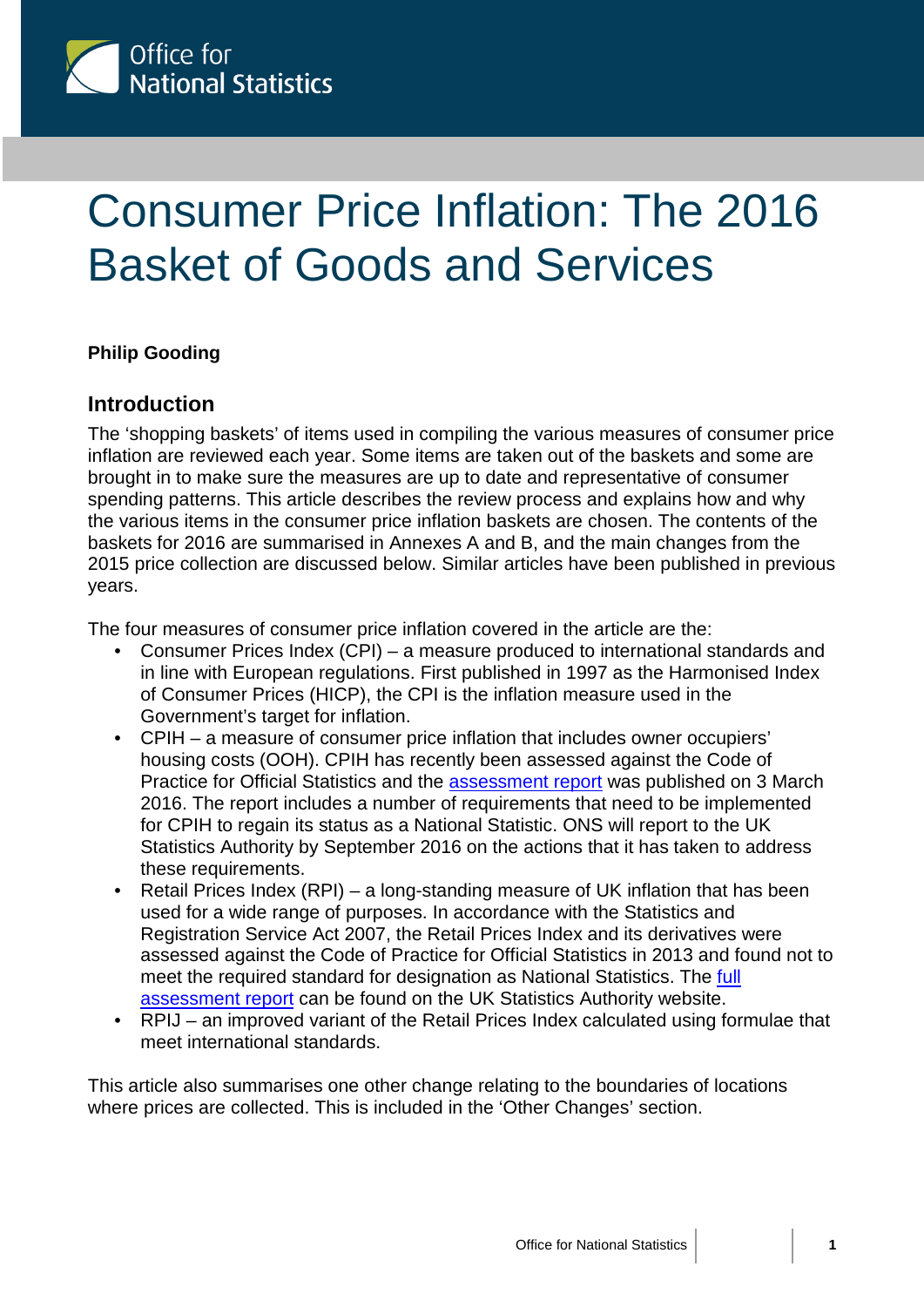

# **The shopping basket**

Consumer price inflation is the rate at which the prices of goods and services bought by households rise or fall. A convenient way of thinking about this is to imagine a very large 'shopping basket' containing those goods and services bought by households. As the prices of the various items in the basket change over time, so does the total cost of the basket. Movements in consumer price inflation indices represent the changing cost of the shopping basket.

In principle, the basket should contain all consumer goods and services purchased by households and the prices measured in every shop or outlet that supplies them. In practice, the consumer price indices are calculated by collecting a sample of prices for a selection of representative goods and services in a range of UK retail locations. Currently, around 180,000 separate price quotations are used every month in compiling the indices, covering around 700 representative consumer goods and services. These prices are collected in around 140 locations across the UK and from the internet and over the phone at ONS.

Within each year, the consumer price indices represent the changing cost of a basket of goods and services of fixed composition, quantity and quality. In practice, this is achieved by:

- keeping the sample of representative goods and services constant.
- applying a fixed set of weights to price changes for each of the items such that their influence on the overall index reflects their importance in the typical household budget.
- taking care to ensure that replacements for brands that are no longer stocked in an individual shop are of comparable quality.

In this way, changes in the consumer price indices from month to month reflect only changes in prices, and not ongoing variations in the quality and quantity of items purchased by consumers.

However, the contents of the consumer price inflation basket of goods and services and their associated expenditure weights are updated annually. This is important in helping to avoid potential biases that might otherwise develop over time - for example, due to the development of entirely new goods and services, or the tendency for consumers to move away from buying goods and services which have risen relatively rapidly in price and to goods and services whose prices have fallen. For example, if the price of tea rose dramatically during one year, consumers might switch their spending towards coffee making it necessary to adjust the expenditure weights accordingly in the following year.

These procedures also help to ensure that the indices reflect longer-term trends in consumer spending patterns. For example, the proportion of household expenditure devoted to services has broadly risen overall over the last 25 years. This is reflected both in an increasing weight for this component in the consumer price indices, and the addition of new items in the basket to improve measurement of price changes in this area: examples include playgroup and nanny fees.

For the RPI and RPIJ, changes to the items and weights are introduced in the February index each year, but prices are collected for both old and new items in January. This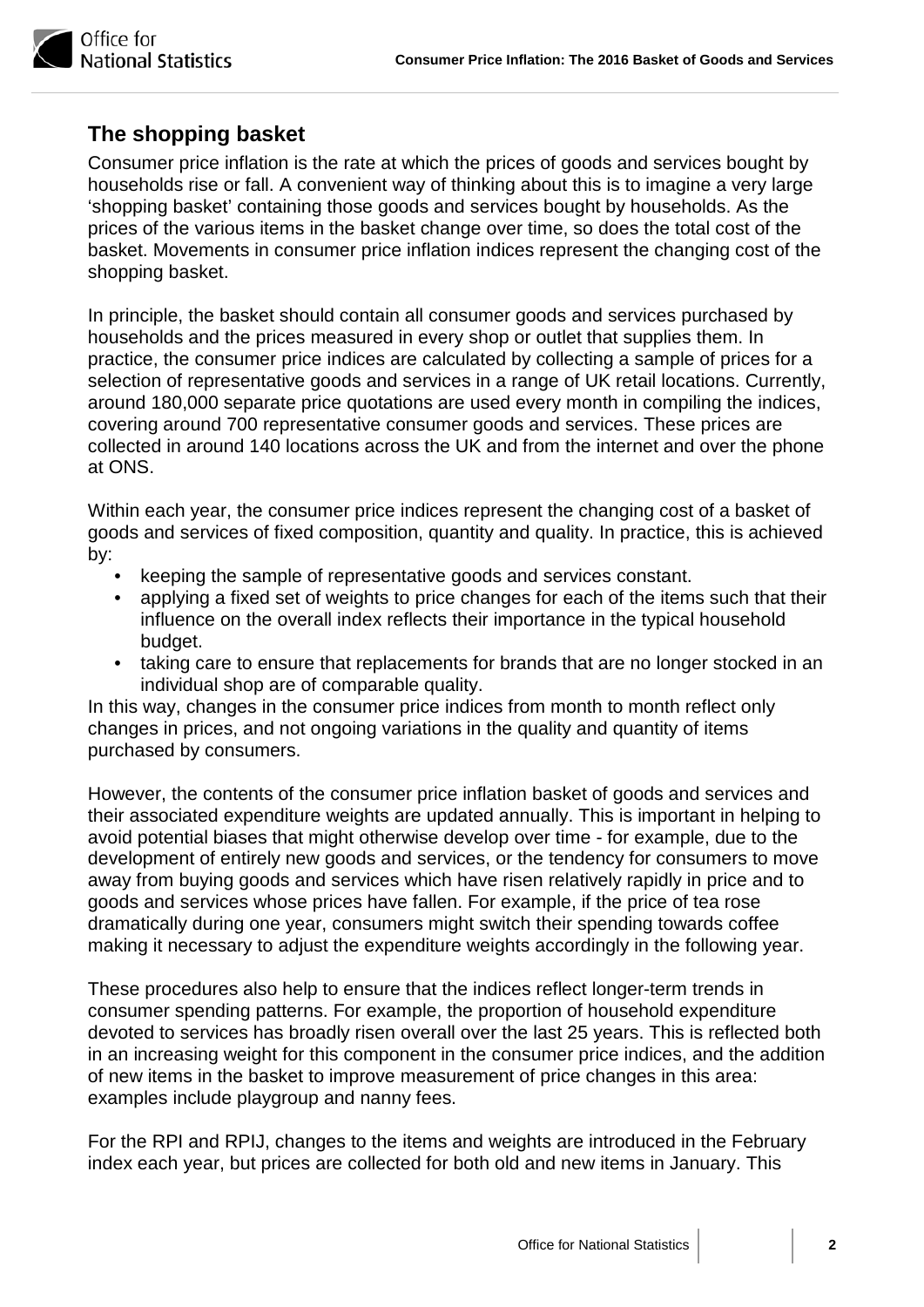

Office for **Jational Statistics** 

means that the figures for each year can be 'chain linked' together to form a long-run price index spanning many years. In other words, price changes between December and January are based on the old basket and weights, and price changes between January and February, and beyond, are based on the new basket and weights. This procedure ensures that the annual changes to the basket and weights do not introduce a discontinuity in prices as measured by the indices. The same basic approach is adopted in the CPI and CPIH although, for technical reasons, it is necessary to chain link the published indices twice each year rather than only once as in the RPI and RPIJ.<sup>[1](#page-2-0)</sup>

[Consumer Price Indices – a Brief Guide](http://www.ons.gov.uk/ons/guide-method/user-guidance/prices/cpi-and-rpi/consumer-price-indices---a-brief-guide-2015.pdf) (323.2 Kb Pdf) provides a helpful introduction to the concepts and procedures underpinning the compilation of the consumer price indices. These are described in much greater detail in [Consumer Price Indices – Technical Manual](http://www.ons.gov.uk/ons/guide-method/user-guidance/prices/cpi-and-rpi/cpi-technical-manual/consumer-price-indices-technical-manual--2014.pdf) [\(674.4 Kb Pdf\).](http://www.ons.gov.uk/ons/guide-method/user-guidance/prices/cpi-and-rpi/cpi-technical-manual/consumer-price-indices-technical-manual--2014.pdf)

In reality there are three inflation baskets: for the CPI, CPIH and an identical basket for RPI and RPIJ. The contents of these are very similar although the precise weights attached to the individual items differ. $^2$  $^2$  For example, CPIH includes a measure of owner occupiers' housing costs that is excluded from CPI. Both the CPI and CPIH baskets contain some items excluded from the RPI basket such as university accommodation fees and unit trust commissions. Similarly, the RPI and RPIJ basket contains some items (eg mortgage interest payments) that are excluded from the CPI and CPIH baskets. The differences between the different inflation measures are discussed in [Users and Uses of](http://www.ons.gov.uk/ons/guide-method/user-guidance/prices/cpi-and-rpi/users-and-uses-of-the-consumer-price-inflation-statistics.pdf)  [Consumer Price Inflation Statistics](http://www.ons.gov.uk/ons/guide-method/user-guidance/prices/cpi-and-rpi/users-and-uses-of-the-consumer-price-inflation-statistics.pdf) (100.5 Kb Pdf).

# **Representative items**

There are some individual goods and services where typical household spending is so large that they merit inclusion in the baskets in their own right: examples include petrol, and electricity and gas supply. However, it would be both impractical and unnecessary to measure price changes of every item bought by every household in compiling the consumer price indices.

More commonly, a sample of specific goods and services has to be selected that gives a reliable measure of price movements for a broader range of similar items. For example, price changes for garden spades might be considered representative of price changes for other garden tools. The selection of these representative items is judgmental since the significant difficulties involved in defining an adequate sampling frame (that is, a list of all the individual goods and services bought by households) restrict the use of traditional random sampling methods when choosing the representative items.

<span id="page-2-0"></span> $1$  CPI and CPIH indices are chain-linked first each January, when weights for CPI and CPIH classes and higher level aggregates are updated, and again in February when changes to the basket are introduced and hence weights for individual item indices are reviewed.

<span id="page-2-1"></span> $2$  CPI and CPIH weights are based on National Accounts estimates of household final consumption consistent with the wider population coverage (that is, all private households, residents of institutional households and foreign visitors to the UK). RPI and RPIJ weights are based primarily on household spending estimates derived from the Living Costs and Food Survey, and relate to expenditures by private households only, excluding the top 4 per cent of households by income and those pensioner households mainly dependent on state benefits.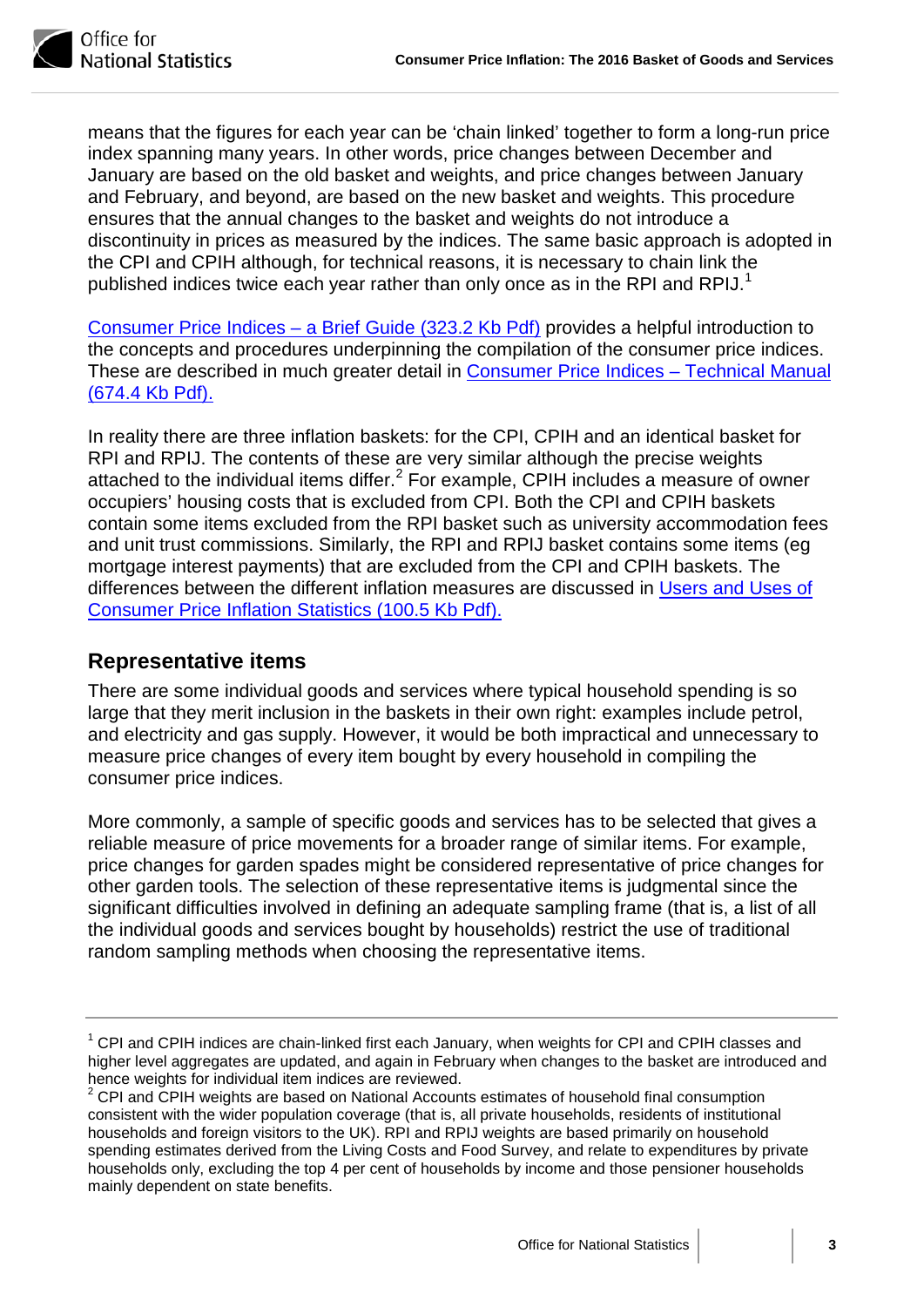

For each product grouping, a number of items are selected whose price movements, when taken together, provide a good estimate of the overall change in prices for the group. For example, there are around 20 representative items in the CPI 'furniture and furnishings' class, from beds to kitchen units, whose prices are used to calculate an overall estimate of price change for all furniture products.

The prices collected for each product group are then combined to produce the overall consumer price indices, with weights proportional to total expenditure on the entire product group. So the weight given to 'furniture and furnishings' in the CPI and CPIH shopping baskets, or 'furniture' in the RPI and RPIJ basket, reflects average household spending on all furniture products as opposed to spending on the basket items only. Similarly, the weight of garden spades would be derived from all spending on garden tools.

These expenditure weights are updated annually so that the indices reflect current spending patterns. In line with usual practice, CPI and CPIH class weights were updated with effect from the January 2016 index, and RPI and RPIJ section weights will be revised with effect from the February index, at which point the weights for the more detailed item indices will also be revised. Broadly speaking, over the longer term, weights for services have increased while those for goods have decreased. A more detailed article on changes to the published consumer price indices weights for 2016 will be published on the ONS website on 22 March 2016.

# **Selecting the representative items**

A number of factors need to be taken into account when choosing representative items. Of course, the items must be easy to find by price collectors, so ensuring that estimates of price change are based on an adequate number of price quotes collected throughout the UK. Since the consumer price inflation statistics are based on the cost of fixed in-year baskets of goods and services, ideally they should also be available for purchase throughout the year. However, availability of some food and clothing items is clearly seasonal, and so these goods require a slightly different treatment in the indices.

The number of items chosen to represent each product group within the indices depends both on the weight (i.e. expenditure) of the group and also the variability of price changes between the various items that could be selected to represent the group (reflecting, for example, the diversity of products available). Intuitively, it makes sense to choose more items in product groups where spending is high. This helps to minimise sampling variability in the estimate of price change for high-weighted groups, and therefore in the overall price index. However, if price movements of all possible items in the group are very similar, it is sufficient to collect prices for only a few. $3\,$  $3\,$  In contrast, if price movements of all the possible items are very different, prices will be needed for many representative items to get a reliable overall estimate of price change for the group.

Based on this, the allocation of items to broad commodity groups can be analysed, as shown for the 12 divisions of the CPI in Table 1, and the balance used as an anchor for the annual review of the baskets. The significant allocation of items to the food division

<span id="page-3-0"></span> $3$  At the extreme, if price changes for all the possible items that could be selected in a particular group were identical each month, it would be necessary to select only one of the items for inclusion in the basket. Price changes for this one item would be perfectly representative of price changes for the group as a whole.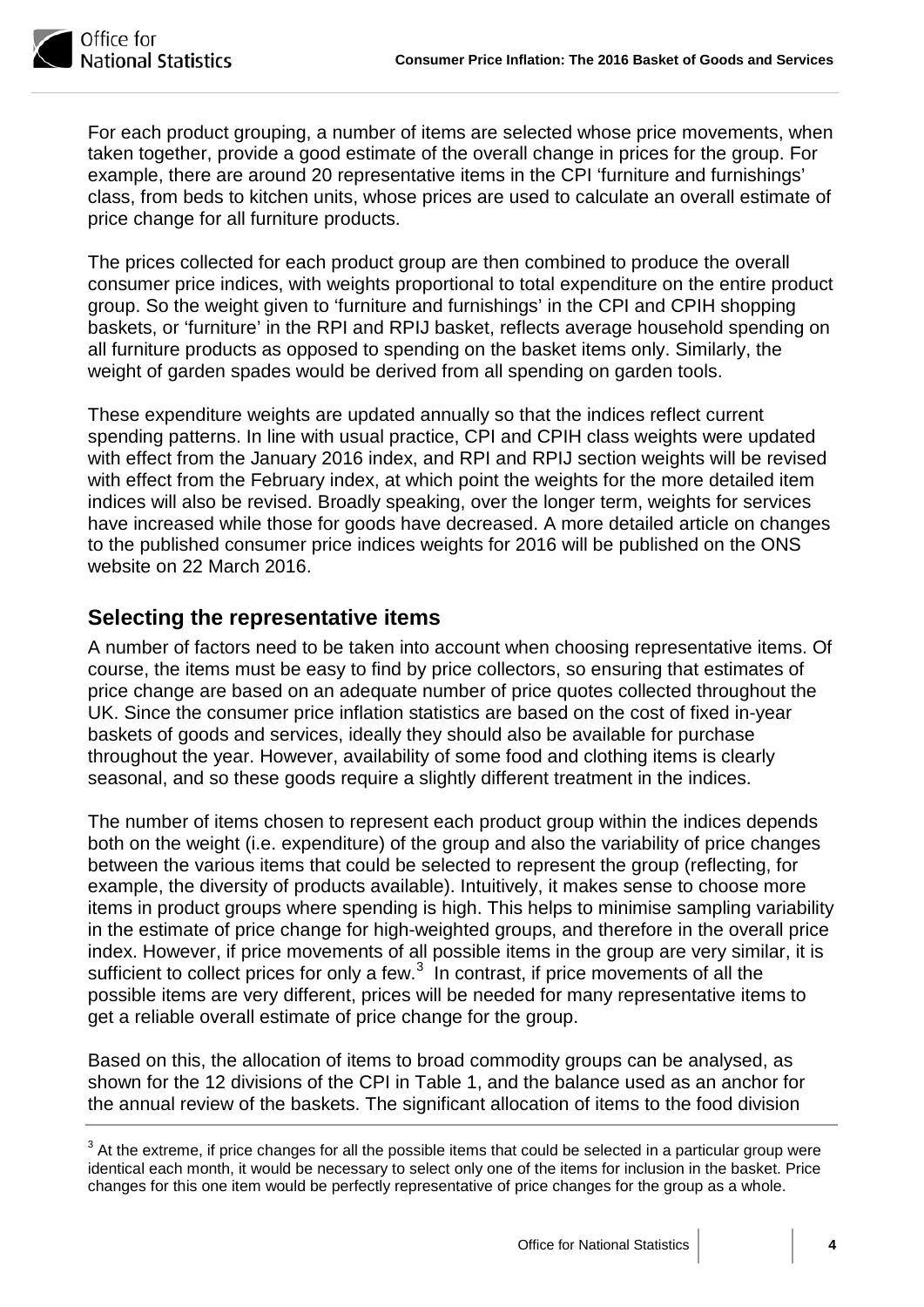

relative to its index weight, for example, is partly explained by the relatively high variation in observed price changes between the individual goods in this area. Conversely, a smaller proportion of items relative to index weight is allocated to the restaurants and hotels division, reflecting greater similarity in observed price changes. In some cases, such as transport and housing, apparent low allocations of items are explained by the presence of some dominant individual items (eg car purchase and motor fuels, and housing rents respectively). Here, the case for adding further items to improve coverage of these divisions' remaining index weights is much weaker. Instead, it is far more important to ensure that the sampling of prices for these heavily weighted items is as comprehensive as possible.

|    |                                | CPI weight<br>(per cent) | Observed<br>variation in<br>price<br>change <sup>1</sup> | Representative<br>items $2$<br>(per cent of total) |
|----|--------------------------------|--------------------------|----------------------------------------------------------|----------------------------------------------------|
| 1  | Food & non-alcoholic beverages | 10.3                     | Medium                                                   | 24                                                 |
| 2  | Alcohol & tobacco              | 4.2                      | Medium                                                   | 4                                                  |
| 3  | Clothing & footwear            | 7.1                      | Medium                                                   | 11                                                 |
| 4  | Housing & household services   | 12.0                     | Medium                                                   | 4                                                  |
| 5  | Furniture & household goods    | 5.9                      | Medium                                                   | 10                                                 |
| 6  | Health                         | 2.8                      | Low                                                      | 3                                                  |
| 7  | Transport                      | 15.3                     | <b>Medium</b>                                            | 6                                                  |
| 8  | Communication                  | 3.2                      | High                                                     | 2                                                  |
| 9  | Recreation & culture           | 14.8                     | High                                                     | 17                                                 |
| 10 | Education                      | 2.5                      | High                                                     |                                                    |
| 11 | Restaurants & hotels           | 12.3                     | Low                                                      |                                                    |
| 12 | Miscellaneous goods & services | 9.6                      | Medium                                                   | 11                                                 |

#### **Table 1: Allocation of items to CPI divisions in 2016**

<sup>1</sup> Based on an analysis of variation in price changes between the individual items chosen to represent each division in the period 2011-2015.

<sup>2</sup> These figures should be treated as providing only a broad indication of the allocation of items to the 12 CPI divisions. For example, the sample of prices underpinning an existing item might easily be stratified in some way to form two or more distinct items; conversely, items could be merged to form a single item representing a wider, more heterogeneous, spending category. A specific example of this is the item 'UK university tuition fees'. This is classified as one item but the index takes into account prices for undergraduate, postgraduate and part-time courses.

The analysis also helps to highlight those areas of the CPI which might benefit most from improved coverage, such as miscellaneous goods and services. The current allocation of items to the division is broadly comparable to its index weight but variation in price changes appears relatively high, possibly reflecting the diversity of goods and services covered by this division. As discussed later, this type of analysis has motivated some of the additions to the baskets in 2016. Conversely, it also helps to highlight areas where there is scope to remove items from the baskets without any significant loss of precision in the indices. It is important that growth in the overall size of the baskets is limited each year so that production costs and processing times are contained.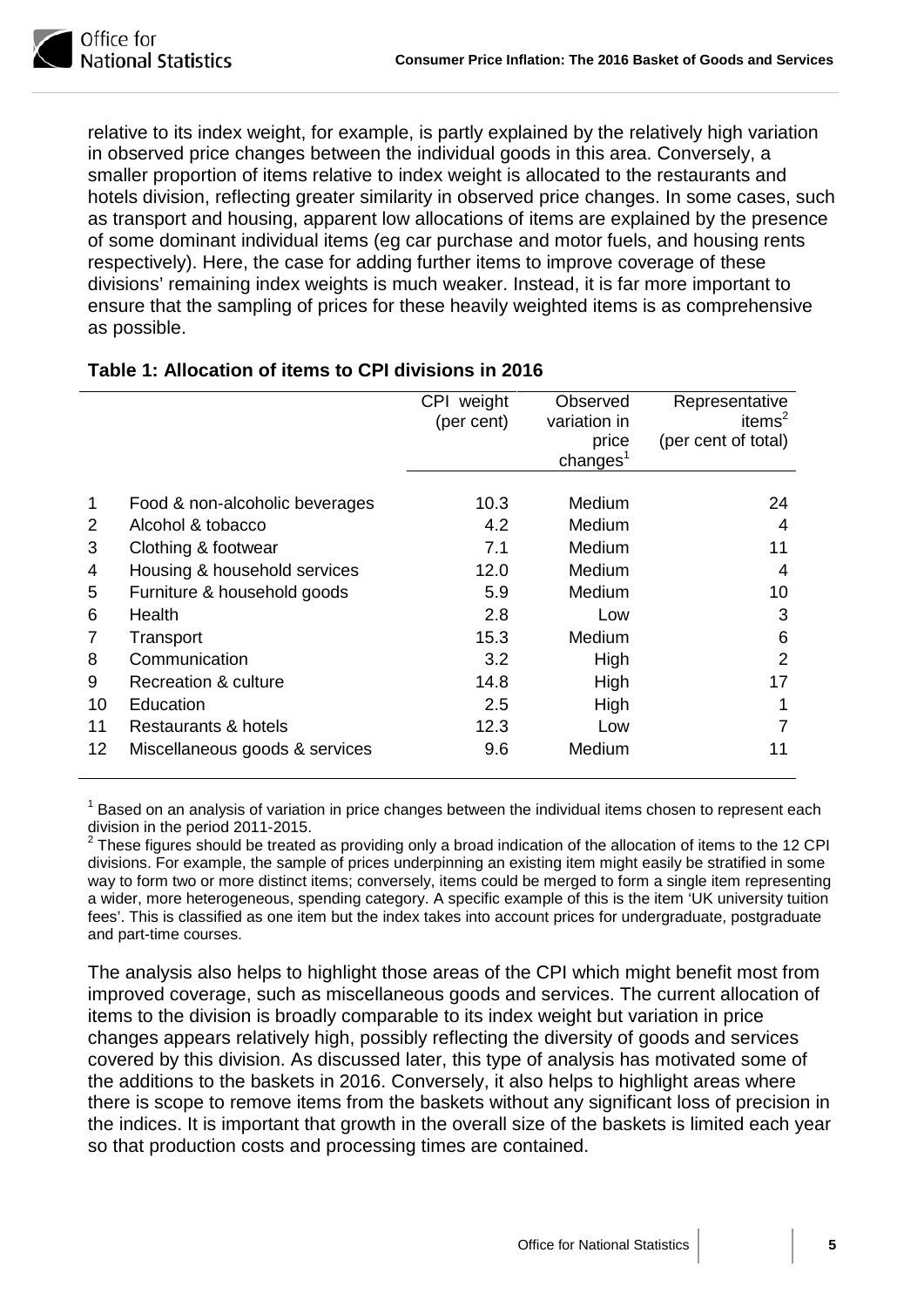

Such analysis cannot tell us which items should be priced, and so choosing a particular set of items to represent each area remains a matter of judgement. Consumer price inflation commodity groupings are regularly reviewed with the aim that all significant items or distinct markets where consumers' expenditure exceeds around £400 million annually are explicitly represented in the baskets, except where those items are judged to be adequately represented by other items in the baskets.<sup>[4](#page-5-0)</sup> Conversely, where spending on items falls below the £100 million mark, there should be good reason for their continuing inclusion in the baskets. For example, while spending on acoustic guitars and power drills is relatively low, both are included in the baskets to represent wider markets (musical instruments and electrical tools respectively) that would otherwise not be covered explicitly. Trends in expenditure, as well as the latest available figures, help to inform the decisions in all cases.

This focus on expenditures in determining the contents of the baskets partly reflects the data that are available describing household spending patterns. One major source of information comes from the diaries and questionnaires filled in by people taking part in the ONS Living Costs and Food Survey, a continuous survey of over 5000 households each year. This is supplemented by detailed analyses of trends presented by market research companies, trade journals and in press reports. Changes in the retail environment are also reported to ONS by the price collectors, and together these various sources of information help to ensure that the goods and services that the average household spends its money on are appropriately represented in the inflation baskets.

It is very important to note that the contents of the baskets and, in particular, changes from one year to the next should not be given significance beyond their purpose as representative items used in estimating retail price changes. Changes to the baskets will reflect evolving consumer tastes but only over a long run of years. In any particular year, changes to the baskets will reflect a range of considerations such as practical experience in collecting prices, the desire to improve coverage in high spending areas, or analysis that suggests that estimated price changes could be improved at the margin by varying the number or type of representative items collected. Indeed, within each product grouping there is usually a point at which the exact number and choice of items and the precise weights attached to them become a matter of relatively fine judgement. At this detailed level, it is unlikely that such choices would have any significant impact on the consumer price indices. For example, a selection of specific household appliances has been chosen to represent spending on small electrical goods, including irons and kettles. However, other representations would clearly be possible and equally valid.

It should also be noted that the vast majority of the around 700 representative items remain unchanged in 2016. In total, 15 items have been added to the CPI basket, 14 items have been removed and 13 items have been modified in a total of 703 items. The modifications usually relate to where items are priced and how many quotes are collected.

In summary, selection of representative items is based on a number of factors, including:

- Ease of finding and pricing the product.
- Availability throughout the year.

<span id="page-5-0"></span><sup>4</sup> Under European regulations, items should be included in the CPI where estimated consumers' expenditure is 1 part per thousand or more of all expenditure covered by the CPI. Based on household final consumption data underpinning the calculation of the 2016 CPI weights, this is approaching £900 million.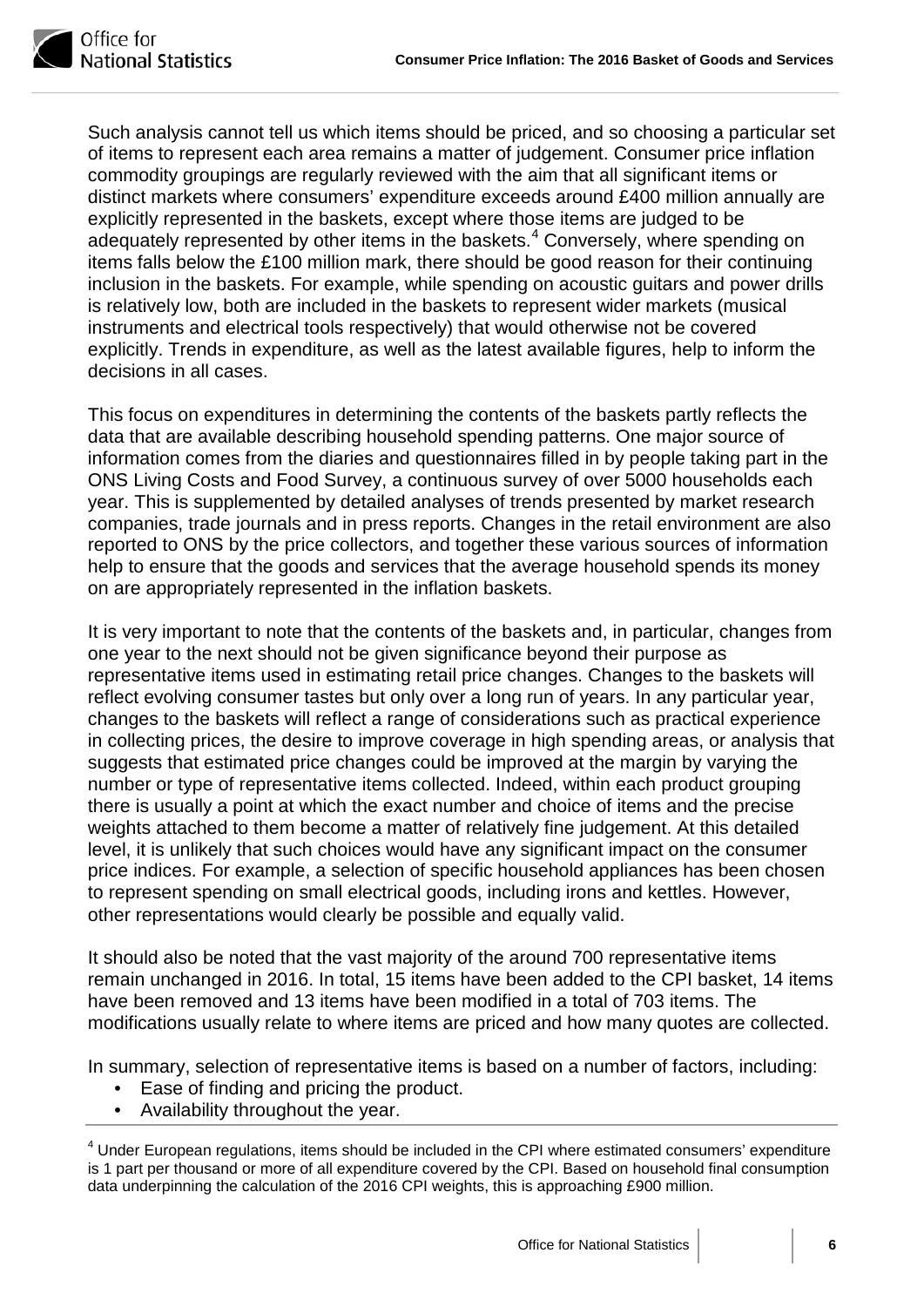

- Amount spent on a particular item or the group of items.
- Variability of prices within a class.
- Analysis of balance across the basket.

# **Changes to the baskets in 2016**

Changes to the baskets of goods and services this year are being introduced with the February 2016 consumer price inflation statistics published on 22 March 2016. The baskets will be updated again at the same time next year.

## **Additions**

New additions to the baskets in 2016 and those items removed are set out in Tables 2 and 3, together with a brief summary of the motivation for these changes. As the tables make clear, these motivations are diverse. As in previous years, changes to the baskets in 2016 certainly should not be viewed as a simple indicator of those products or services whose popularity has either grown or fallen significantly over the past year. All of the changes made this year affect all of the consumer price indices.

The bullet points below give a brief summary and explanation of the themes behind the changes to the baskets for 2016:

- A number of new items have been introduced to represent specific markets where consumer spending is significant or growing and existing items in the baskets may not adequately represent price changes for such goods. For example, coffee pods and pouches of microwave rice have been added to represent types of prepared food and drink not already covered. Multipacks of meat based snacks have been introduced to represent the market for buffet-type food.
- As in most years, developments in technology influence the updates and in 2016 computer game downloads have been added reflecting evolving trends towards online services. Downloads are attracting increasing expenditure and their inclusion splits the weight of existing computer games items.
- In addition to introducing items to represent distinct sectors or markets, a number of items have been introduced to diversify the range of products collected for established groupings, usually where spending is significant. For example, cream liqueur has been added to help interpretation of a class where there is a high degree of price volatility due to discounts while nail varnish widens the list of cosmetics included.
- Analysis of the broad balance of the existing sample of representative items across the CPI highlighted a need to improve coverage of price changes for a number of CPI classes. These areas include:
	- Fruit (1.1.6), with lemons introduced to boost representation of citrus fruit.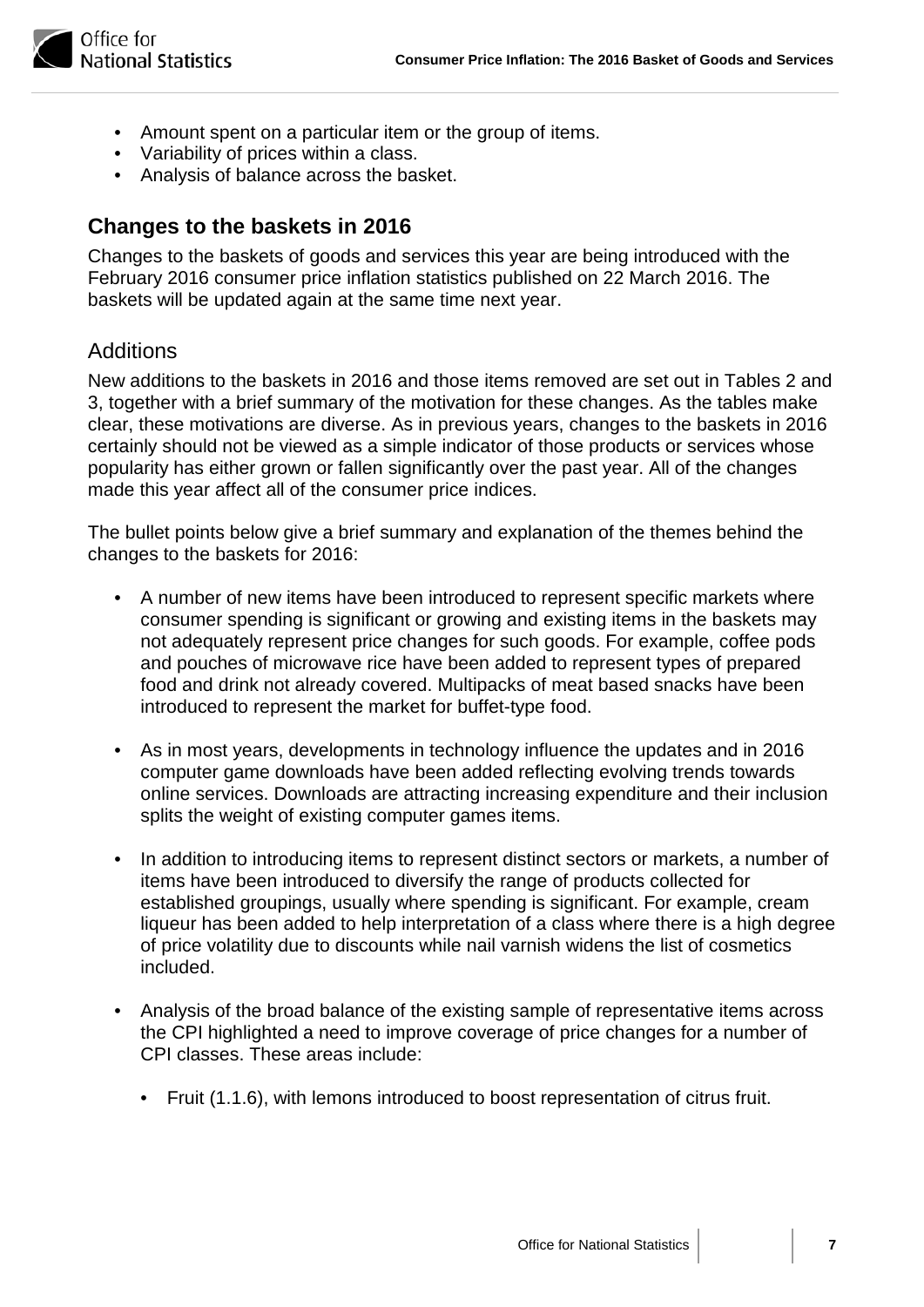

- Sugar, jam, syrups, chocolate and confectionery (1.1.8), where a large chocolate bar item splits the weight of a smaller chocolate bar already in the basket, introducing a wider range of confectionery manufacturers.
- Garments (3.1.2), with the addition of women's leggings, a type of casual clothing not currently covered but widely purchased.

In each of these cases, the item has not been added necessarily because spending has increased or because the product is new on the market. It is purely as part of the rebalancing of the basket to improve its representation of overall price change.

- In other cases, the new items are direct replacements for similar products that leave the baskets in 2016. For example, a combined paint item has replaced gloss and coloured emulsion in over covered areas of the baskets. Similarly, a restaurant main course replaces two separate items for a meat or fish main course and a vegetarian course, again with prices moving in similar ways. A boy's T shirt replaces a boy's branded sports top to enable representation of both casual and sportswear clothing.
- It is important that the review of the baskets considers not just the list of items to be priced, but also where the prices are collected. Multipacks of canned fizzy drinks are already included in the baskets but the pack size has been expanded so that they can now be collected from a wider range of retailers, not just from large supermarkets. Electronic cigarettes are another example. They were introduced in the 2015 baskets but prices were collected solely from internet retailers. Collection is being extended into physical shops in 2016.
- Finally, the seasonality of items is also reconsidered. Previously prices for a woman's short sleeved or sleeveless formal top were only collected in summer but collection is now being extended across all months.

## Removals

As noted earlier, it is important that growth in the overall size of the baskets is limited each year so that production costs and processing times may be contained. A number of items therefore have been removed from the baskets in 2016 to make space for the new additions. In some cases, this reflects low or decreasing expenditure, such as on nightclub entry, or a market which is being superseded, for example rewriteable DVDs are being overtaken by streaming services and personal video recorders (PVRs). In other cases, removal does not necessarily imply that the markets for these goods and services are very small or are declining significantly:

- Some items have been removed to make way for new additions to the baskets within the same product grouping. For example, gloss paint and non-white emulsion have been replaced by a combined paint item as the class is over-covered. Similarly, the restaurant main course of meat or fish and the separate vegetarian main course have been combined in a restaurant main course item.
- In some cases a product will still remain represented in the baskets even if there is no longer an explicit item. For example, organic apples and organic carrots have been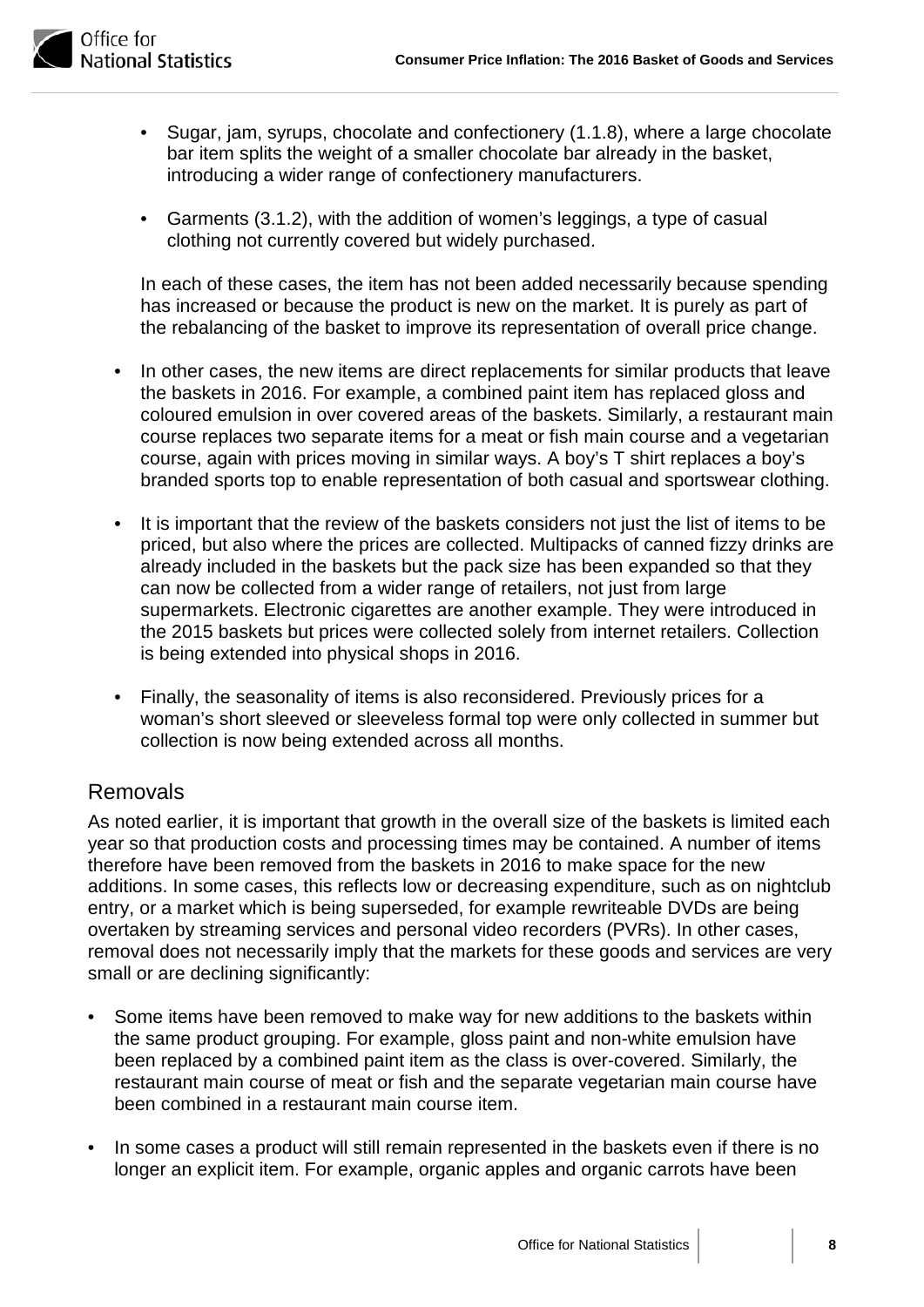

removed but the non-organic apple and carrot items have been amended so that in future they will cover both organic and non-organic produce. To some extent these changes reflect relatively low coverage in price collection as organic produce becomes mainstream with less distinction from non-organic products.

- Elsewhere, analysis suggested that there was scope to remove items from certain product groupings without any significant loss of precision in estimates of price changes overall. Within these groupings, those items with relatively low index weights or those items which are variants of others have typically been chosen; examples include prescription lens and power points. In each case, it is judged that price changes for these items remain adequately represented by others that remain in the baskets. Additionally, some items have not been removed but the numbers of price quotes collected each month have been reduced, for example, for items such as meals and drinks in staff restaurants. The removal of items and reduction in quotes collected in these cases represent a rebalancing of the baskets, helping to offset the expansion of coverage in other product areas.
- Finally, collection issues can influence changes to the baskets. This year, a cooked sliced turkey item has been replaced by cooked sliced poultry since turkey was increasingly difficult to find in shops.

# **Other changes**

One other change is being introduced in 2016 concerning the boundaries of locations where prices are collected. New methodology has been developed to redefine these boundaries and improve representation of retail activity in the UK. Around 30 of the 140 locations are refreshed or re-enumerated annually and this year, a live pilot has been introduced incorporating four locations based on the new boundaries. Within the refresh, two of the locations chosen for re-enumeration have had their location boundaries changed and two of the dropped locations have been replaced using two locations from the new sampling pool. In 2017 another six to eight locations will be added to the live pilot. Following a review of the success of the pilot study, ONS proposes to roll out the new sampling pool over a five year period. Changes to the location boundaries will be carefully controlled to avoid overlaps with current locations within the sample. Further background on location boundaries and location selection is included in [Consumer Price Indices –](http://www.ons.gov.uk/ons/guide-method/user-guidance/prices/cpi-and-rpi/cpi-technical-manual/consumer-price-indices-technical-manual--2014.pdf) [Technical Manual](http://www.ons.gov.uk/ons/guide-method/user-guidance/prices/cpi-and-rpi/cpi-technical-manual/consumer-price-indices-technical-manual--2014.pdf) (674.4 Kb Pdf).

Statistical contact: Tel: Philip Gooding +44 (0) 1633 455896 Email: cpi@ons.gsi.gov.uk

Consumer Price Inflation Enquiries: Tel: +44 (0) 1633 456900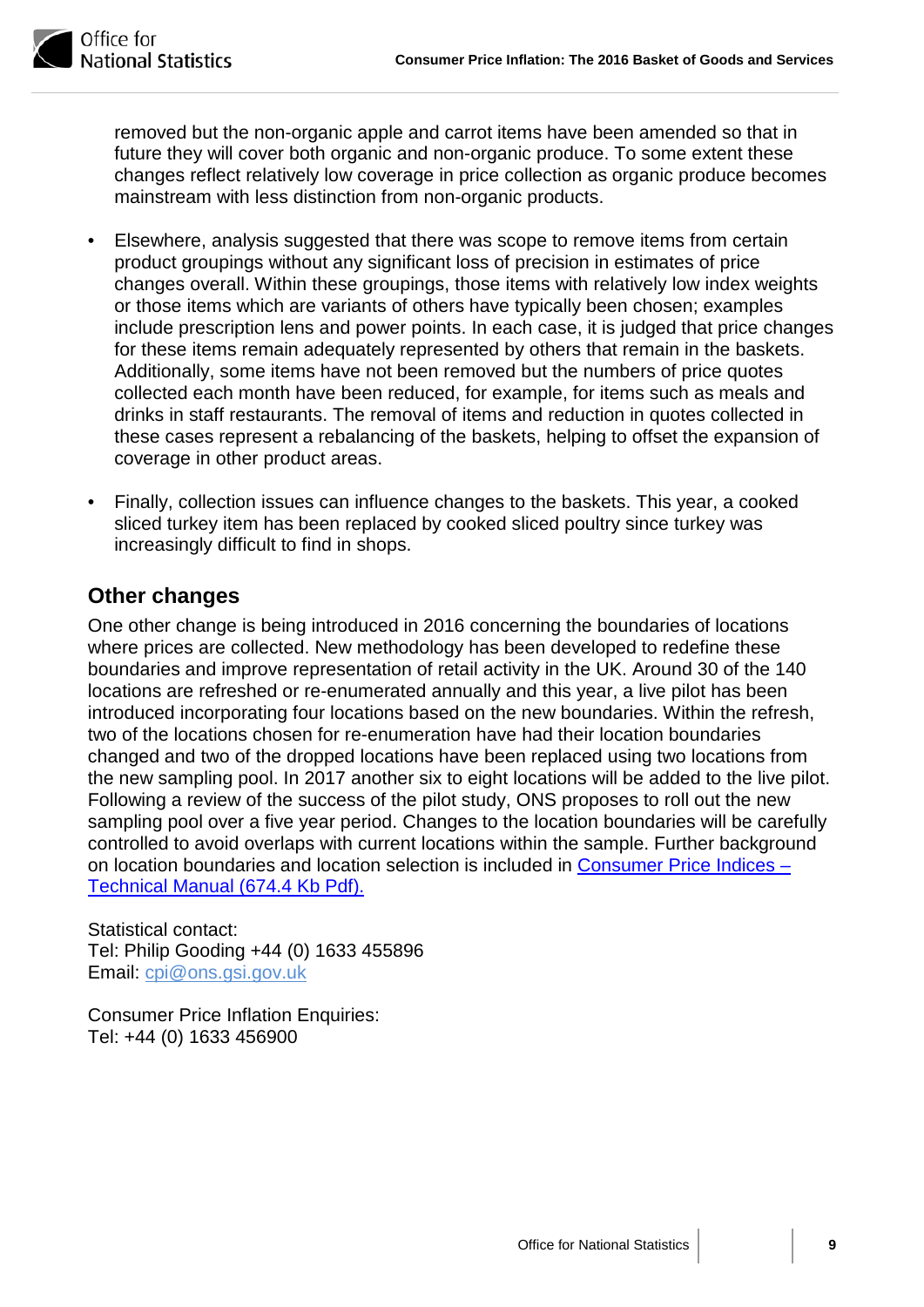

## **Table 2: Additions to the basket in 2016**

| <b>CPI/CPIH Class</b>                                       | <b>RPI Section</b>                         | <b>New Item</b>                 | <b>Notes</b>                                                                                                                                                                                             |
|-------------------------------------------------------------|--------------------------------------------|---------------------------------|----------------------------------------------------------------------------------------------------------------------------------------------------------------------------------------------------------|
| 1.1.1 Bread and Cereals                                     | 2102 Cereals                               | Microwave rice, pouch/tray      | New item. This item has been introduced to represent a type of<br>prepared food not already covered in the basket and reflects<br>longer-term trends towards prepared foods.                             |
| 1.1.2 Meat                                                  | 2110 Other Meat                            | Meat based snack, multi<br>pack | New item. This item has been introduced to represent the<br>market for meat based, buffet-type food not already covered in<br>the basket.                                                                |
| 1.1.2 Meat                                                  | 2110 Other Meat                            | Cooked sliced turkey/chicken    | Replaces cooked sliced turkey whose coverage is falling<br>reflecting its availability in shops. The wider product description<br>including chicken should improve price collection.                     |
| 1.1.6 Fruit                                                 | 2127 Fresh Fruit                           | Lemon                           | New item. This is an under-covered class and adding lemons<br>boosts representation of citrus fruit. Fruit prices vary greatly so it<br>is beneficial to collect across as broad a range as possible.    |
| 1.1.8 Sugar, Jam,<br>Syrups, Chocolate and<br>Confectionery | 2122 Sweets and<br>Chocolates              | Large chocolate bar             | New item. This is an under-covered area. Its inclusion splits the<br>weight of a smaller chocolate bar already in the basket and<br>introduces a product from other confectionery manufacturers.         |
| 1.2.1 Coffee, Tea and<br>Cocoa                              | 2130 Coffee and Other<br><b>Hot Drinks</b> | Coffee pods                     | New item. It represents a distinct and growing product not<br>previously covered within the class.                                                                                                       |
| 2.1.1 Spirits                                               | 3104 Wines and Spirits<br>Off Sales        | Cream liqueur                   | New item. This represents a sub-sector not covered in the<br>basket and has been introduced to help interpretation of a class<br>where there is a high degree of price volatility due to<br>discounting. |
| 3.1.2 Garments                                              | 5102 Women's Outerwear                     | Woman's leggings                | New item. A type of clothing not currently covered but widely<br>purchased. More broadly, women's clothing is an under-covered<br>area of the basket.                                                    |
| 3.1.2 Garments                                              | 5103 Children's<br>Outerwear               | Boy's T shirt                   | Replaces boy's branded sports top to enable representation of<br>both casual and sportswear clothing.                                                                                                    |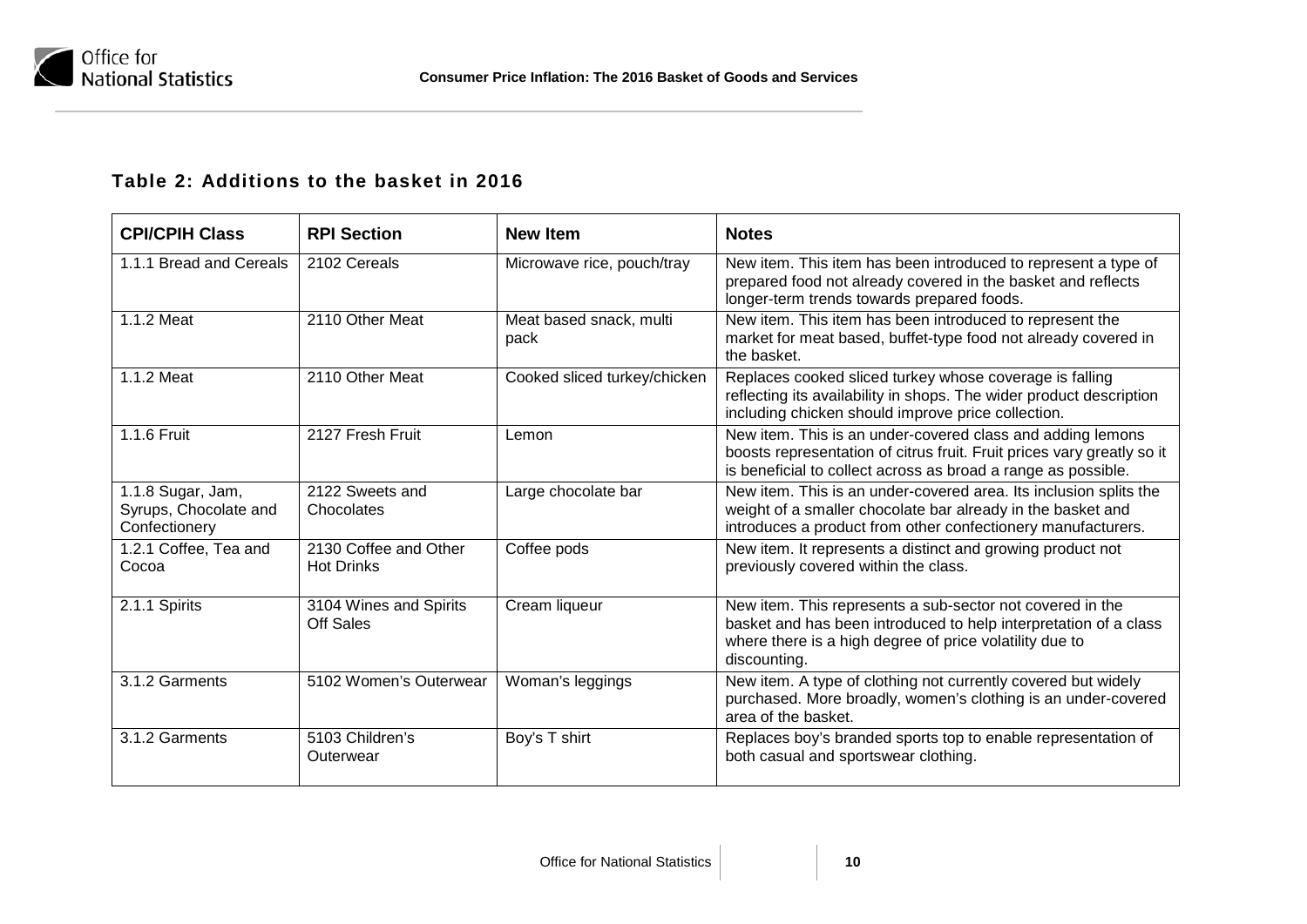

| 4.3.1 Materials for<br>Maintenance and Repair                   | 4106 Do-It-Yourself<br><b>Materials</b>   | Paint, gloss/emulsion   | Replaces two separate items - gloss and coloured emulsion in<br>an over-covered class.                                                                                |
|-----------------------------------------------------------------|-------------------------------------------|-------------------------|-----------------------------------------------------------------------------------------------------------------------------------------------------------------------|
| 9.1.3 Data Processing<br>Equipment                              | 6302 CDs and Tapes                        | Computer software       | Replaces CD Roms in the basket but classified to data<br>processing which is an under-covered area.                                                                   |
| 9.3.1 Games, Toys and<br><b>Hobbies</b>                         | 6303 Toys, Photographic<br>& Sports Goods | Computer game downloads | New item. This is an under-covered area of the basket.<br>Downloads are attracting increasing expenditure and their<br>inclusion splits the weight of computer games. |
| 11.1.1 Restaurants and<br>Cafes                                 | 2201 Restaurant Meals                     | Restaurant main course  | Replaces two separate items - a meat or fish main course and a<br>vegetarian meal - whose prices move in similar ways in an over-<br>covered class.                   |
| 12.1.2/3 Appliances and<br><b>Products for Personal</b><br>Care | 5202 Chemists' Goods                      | Nail varnish            | New item. Introduced to cover a cosmetic area attracting<br>significant expenditure.                                                                                  |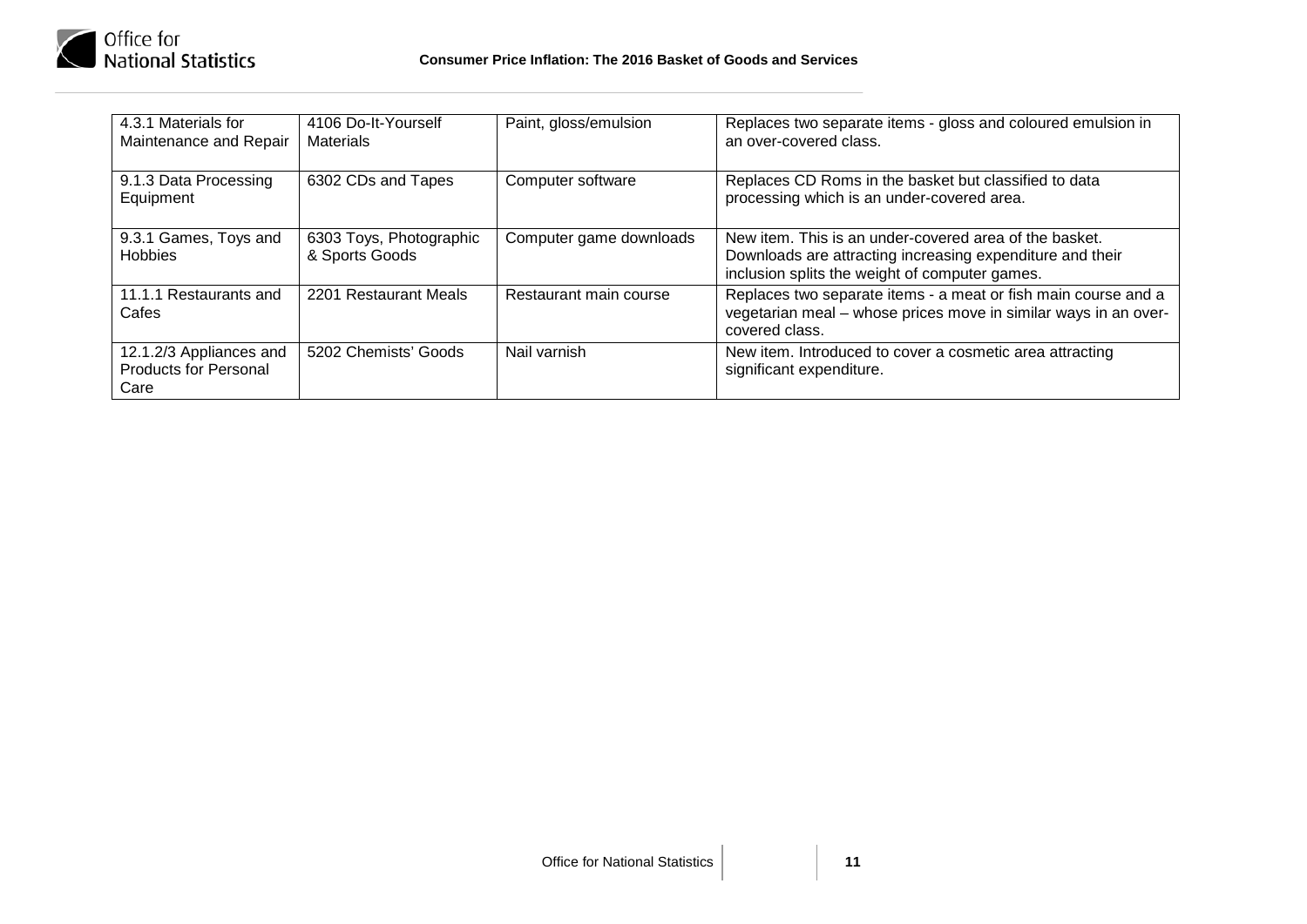

## **Table 3: Items removed from the basket in 2016**

(Note: 'low weighted' denotes an item with a CPI weight of less than 0.5 parts per thousand in 2016)

| <b>CPI/CPIH Class</b>                                       | <b>RPI Section</b>                      | <b>Dropped Item</b>      | <b>Notes</b>                                                                                                                                                                                                                                                                                        |
|-------------------------------------------------------------|-----------------------------------------|--------------------------|-----------------------------------------------------------------------------------------------------------------------------------------------------------------------------------------------------------------------------------------------------------------------------------------------------|
| 1.1.2 Meat                                                  | 2110 Other Meat                         | Cooked sliced turkey     | Replaced by cooked sliced turkey/chicken as coverage of the<br>sliced turkey item is falling reflecting its availability in shops.                                                                                                                                                                  |
| 1.1.6 Fruit                                                 | 2127 Fresh Fruit                        | Organic dessert apples   | Removed due to relatively low coverage in price collection<br>partly due to organic produce becoming mainstream with less<br>distinction from non-organic products. Organic apples will be<br>included in the dessert apples item in future so that there is still<br>representation in the basket. |
| 1.1.7 Vegetables<br>including Potatoes and<br><b>Tubers</b> | 2125 Fresh Vegetables                   | Organic carrots          | Removed due to relatively low coverage in price collection<br>partly due to organic produce becoming mainstream with less<br>distinction from non-organic products. Organic carrots will be<br>included in the carrots item in future so that there is still<br>representation in the basket.       |
| 3.1.2 Garments                                              | 5103 Children's<br>Outerwear            | Boy's branded sports top | Replaced by a boy's T shirt to enable representation of both<br>casual and sportswear clothing.                                                                                                                                                                                                     |
| 4.3.1 Materials for<br>Maintenance and Repair               | 4106 Do-It-Yourself<br><b>Materials</b> | Gloss paint              | Replaced by a combined paint item as the class is over-<br>covered.                                                                                                                                                                                                                                 |
| 4.3.1 Materials for<br>Maintenance and Repair               | 4106 Do-It-Yourself<br><b>Materials</b> | Non-white emulsion       | Replaced by a combined paint item as the class is over-<br>covered.                                                                                                                                                                                                                                 |
| 5.5.0 Tools and<br><b>Equipment for House</b><br>and Garden | 4106 Do-It-Yourself<br><b>Materials</b> | Power point              | Removed from an over-covered area of the basket.                                                                                                                                                                                                                                                    |
| 6.1.2/3 Other Medical<br>and Therapeutic<br><b>Products</b> | 5201 Personal Articles                  | Prescription lens        | Removed from an over-covered area of the basket and lens<br>are still represented by spectacle frames with single vision<br>lens.                                                                                                                                                                   |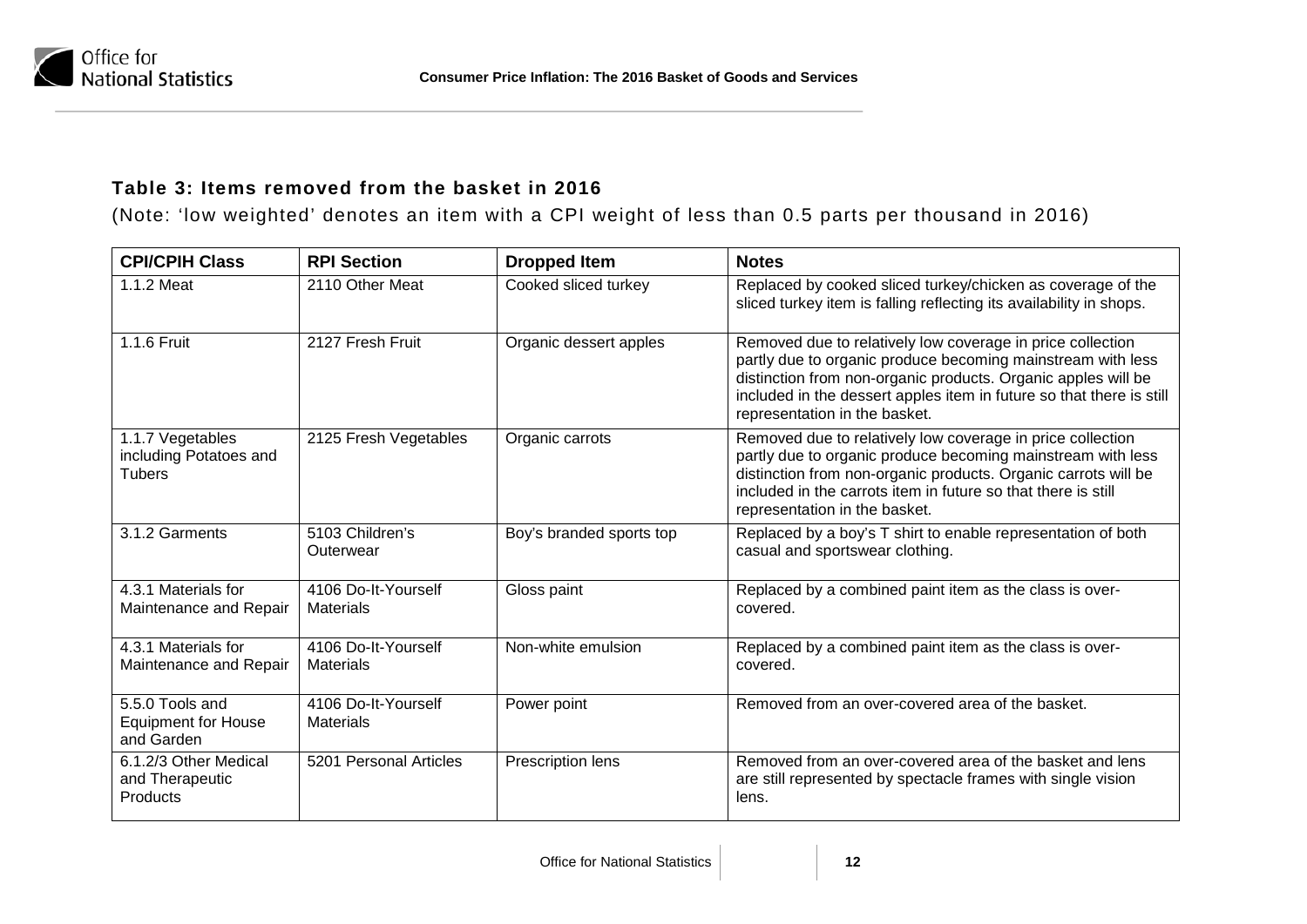

| 9.1.4 Recording Media           | 6302 CDs and Tapes                                | Rewritable DVD                        | Removed due to poor coverage. It represented a declining<br>technology which is being superseded by streaming services<br>and personal video recorders (PVR's).                                                                                          |
|---------------------------------|---------------------------------------------------|---------------------------------------|----------------------------------------------------------------------------------------------------------------------------------------------------------------------------------------------------------------------------------------------------------|
| 9.1.4 Recording Media           | 6302 CDs and Tapes                                | CD Rom                                | Replaced by computer software since CD Roms are a<br>declining technology with people increasingly downloading<br>software.                                                                                                                              |
| 9.4.2 Cultural Services         | 6402 Entertainment and<br><b>Other Recreation</b> | Nightclub entry                       | Removed due to collection difficulties and reduced expenditure<br>as the number of nightclubs is declining.                                                                                                                                              |
| 11.1.1 Restaurants and<br>Cafes | 2201 Restaurant Meals                             | Pub hot or cold snack                 | Removed from an over-covered area of the basket. This item<br>was originally a cold roll for a lunchtime snack but developed<br>into another pub meal as it was difficult to price without chips<br>or salad. Pub meals are still covered in the basket. |
| 11.1.1 Restaurants and<br>Cafes | 2201 Restaurant Meals                             | Restaurant main course,<br>meat/fish  | Replaced by a restaurant main course item covering meat, fish<br>and vegetarian dishes as this class is an over-covered area of<br>the basket and prices of the two separate items tend to move<br>in the same way.                                      |
| 11.1.1 Restaurants and<br>Cafes | 2201 Restaurant Meals                             | Restaurant main course,<br>vegetarian | Replaced by a restaurant main course item covering meat, fish<br>and vegetarian dishes as this class is an over-covered area of<br>the basket and prices of the two separate items tend to move<br>in the same way.                                      |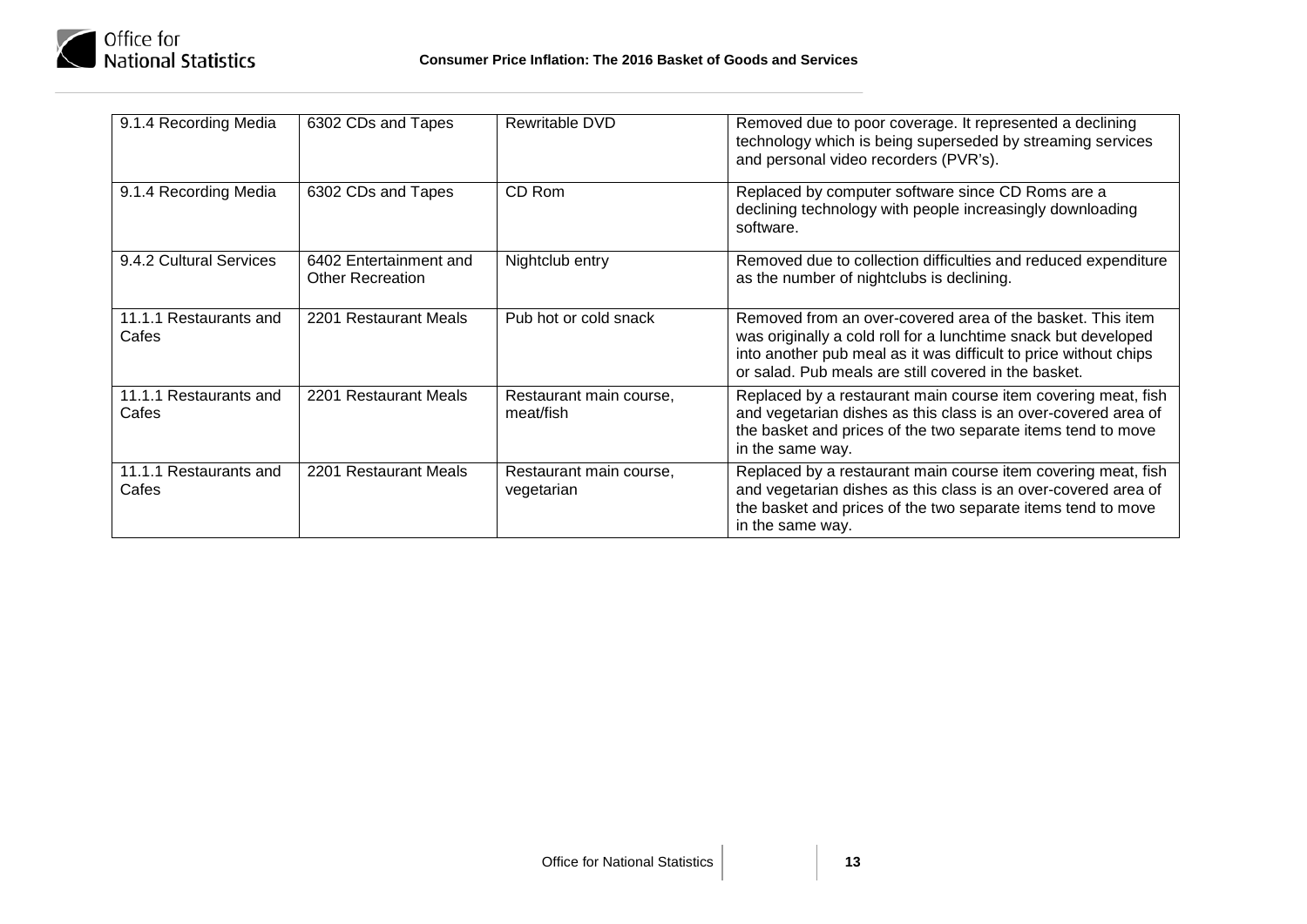

## **ANNEX A: CONSUMER PRICES INDEX (CPI) AND CPIH: REPRESENTATIVE ITEMS IN 2016**

| 01.1 Food                                                  |                                     |
|------------------------------------------------------------|-------------------------------------|
| 01.1.1 Bread and Cereals                                   |                                     |
| Large white loaves - sliced and unsliced                   |                                     |
| Large wholemeal loaf                                       | <b>Bread rolls</b>                  |
| Garlic bread                                               | Flour                               |
| Rice                                                       | Pasta                               |
| <b>Breakfast cereals</b>                                   | Various selected biscuits           |
| Corn based snacks                                          | Doughnuts                           |
| Sponge cakes                                               | Crackers                            |
| Pack of individual cakes                                   | Chilled pizza                       |
| Fruit pies                                                 | Dehydrated noodles/pasta            |
| Chocolate wafers                                           | Cereal bars                         |
| Hot oat cereal                                             |                                     |
| 01.1.2 Meat                                                |                                     |
| <b>Beef</b>                                                |                                     |
| Rump steak                                                 | Topside                             |
| Mince                                                      | Frozen burgers                      |
| Lamb                                                       |                                     |
| Loin chops                                                 | Shoulder                            |
| Leg                                                        |                                     |
| Pork                                                       |                                     |
| Loin chops                                                 | Back bacon                          |
| Gammon                                                     | Oven-ready joint                    |
| Chicken<br>Fresh/chilled whole chicken                     | Fresh chicken breasts               |
| Frozen chicken breasts                                     | Rotisserie cooked hot whole chicken |
| <b>Other Meats</b>                                         |                                     |
| Pork sausages                                              | Meat pies                           |
| Cooked meats - eg ham                                      | Fresh turkey steaks                 |
| Canned meats                                               | Frozen chicken nuggets              |
| Chicken kievs                                              | Liver                               |
| Continental deli type meat                                 | Meat based snacks                   |
| 01.1.3 Fish                                                |                                     |
| Fresh white fish fillets                                   | Fresh salmon fillets                |
| Canned tuna                                                | Fish fingers                        |
| Frozen prawns                                              | Frozen breaded/battered white fish  |
| 01.1.4 Milk, Cheese and Eggs                               |                                     |
| Full-fat and semi-skimmed milk - shop-bought and delivered |                                     |
| <b>Flavoured milk</b>                                      | Fresh cream                         |
| Yoghurt                                                    | Fromage frais                       |
| Chilled pot dessert                                        | Various sized eggs                  |
| Cheddar - home-produced                                    | Edam                                |
| Parmesan                                                   | Soft continental cheese             |
| Other regional cheeses                                     | Cheese spread                       |
| Powdered baby formula                                      |                                     |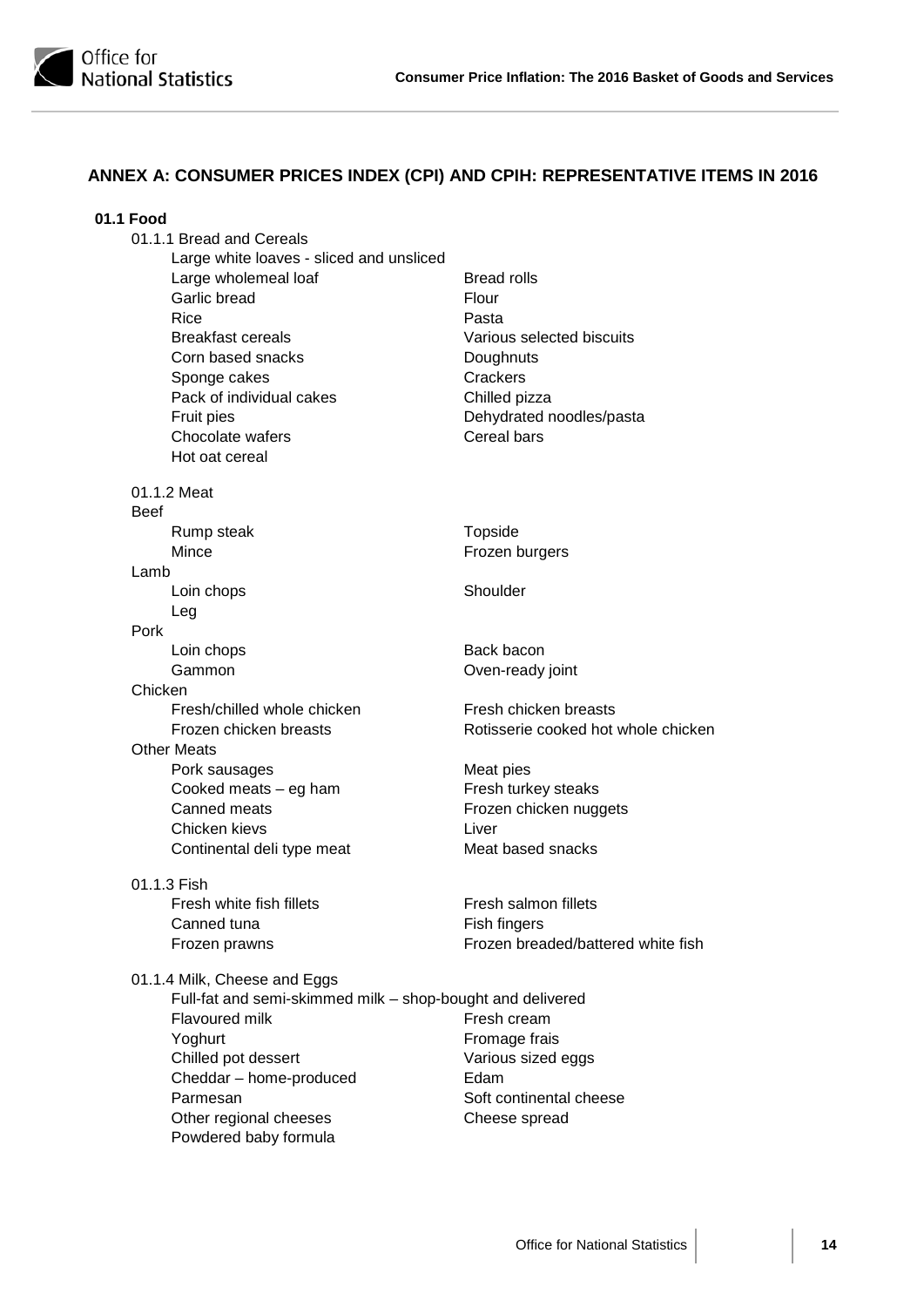

| 01.1.5 Oils and Fats                                                                             |                           |
|--------------------------------------------------------------------------------------------------|---------------------------|
| Margarine/low fat spread                                                                         | Olive oil                 |
| <b>Block butter</b>                                                                              | Spreadable butter         |
| 01.1.6 Fruit                                                                                     |                           |
| Cooking apples                                                                                   | Dessert apples            |
| Pears                                                                                            | <b>Bananas</b>            |
| <b>Strawberries</b>                                                                              | Grapes                    |
| Oranges                                                                                          | Grapefruit                |
| Avocado pears                                                                                    | Peaches/nectarines        |
| Kiwi fruit                                                                                       | Plums                     |
| Various canned fruits                                                                            | Salted/roasted peanuts    |
| Melon                                                                                            | Small oranges             |
| <b>Dried fruit</b>                                                                               | Pineapple                 |
| <b>Blueberries</b><br>Lemon                                                                      | Fresh fruit snacking pot  |
|                                                                                                  |                           |
| 01.1.7 Vegetables                                                                                |                           |
| Loose and pre-packed potatoes - old, new and baking varieties<br>Crisps - single and multi-packs |                           |
| Frozen chips                                                                                     | Peppers<br>Fresh tomatoes |
| Cabbage                                                                                          | Cauliflower               |
| Carrots                                                                                          | Mushrooms                 |
| Onions                                                                                           | Lettuce                   |
| Cucumbers                                                                                        | Canned baked beans        |
| Canned tomatoes                                                                                  | <b>Broccoli</b>           |
| Courgettes                                                                                       | Sweet potatoes            |
| Canned sweetcorn                                                                                 | Frozen peas               |
| Vegetarian burger/grills                                                                         | Vegetable pickle          |
| Pre-packed salad                                                                                 | Vegetable stir fry        |
| 01.1.8 Sugar, Jam, Syrups, Chocolate and Confectionery                                           |                           |
| Sugar                                                                                            | Various jams              |
| Honey                                                                                            | Ice cream                 |
| Various selected popular brands of sweets, chocolates, gum and mints                             |                           |
| 01.1.9 Food Products (not elsewhere classified)                                                  |                           |
| Soup                                                                                             | Ready cooked meals        |
| Various sauces - eg tomato sauce, mayonnaise                                                     |                           |
| Protein powder                                                                                   |                           |
| 01.2 Non - Alcoholic Beverages                                                                   |                           |
| 01.2.1 Coffee, Tea and Cocoa                                                                     |                           |
| Tea bags                                                                                         | Ground coffee             |
| Instant coffee                                                                                   | Coffee pods               |
| Hot chocolate drink                                                                              |                           |
| 01.2.2 Mineral Waters, Soft Drinks and Juices                                                    |                           |
| Various pure fruit juices                                                                        | Squashes                  |
| Fruit drink                                                                                      | Fruit smoothie            |
| Mineral water                                                                                    | Cola                      |
| Lemonade                                                                                         | Various fizzy drinks      |
| Mixer drinks                                                                                     | Energy drinks             |
|                                                                                                  |                           |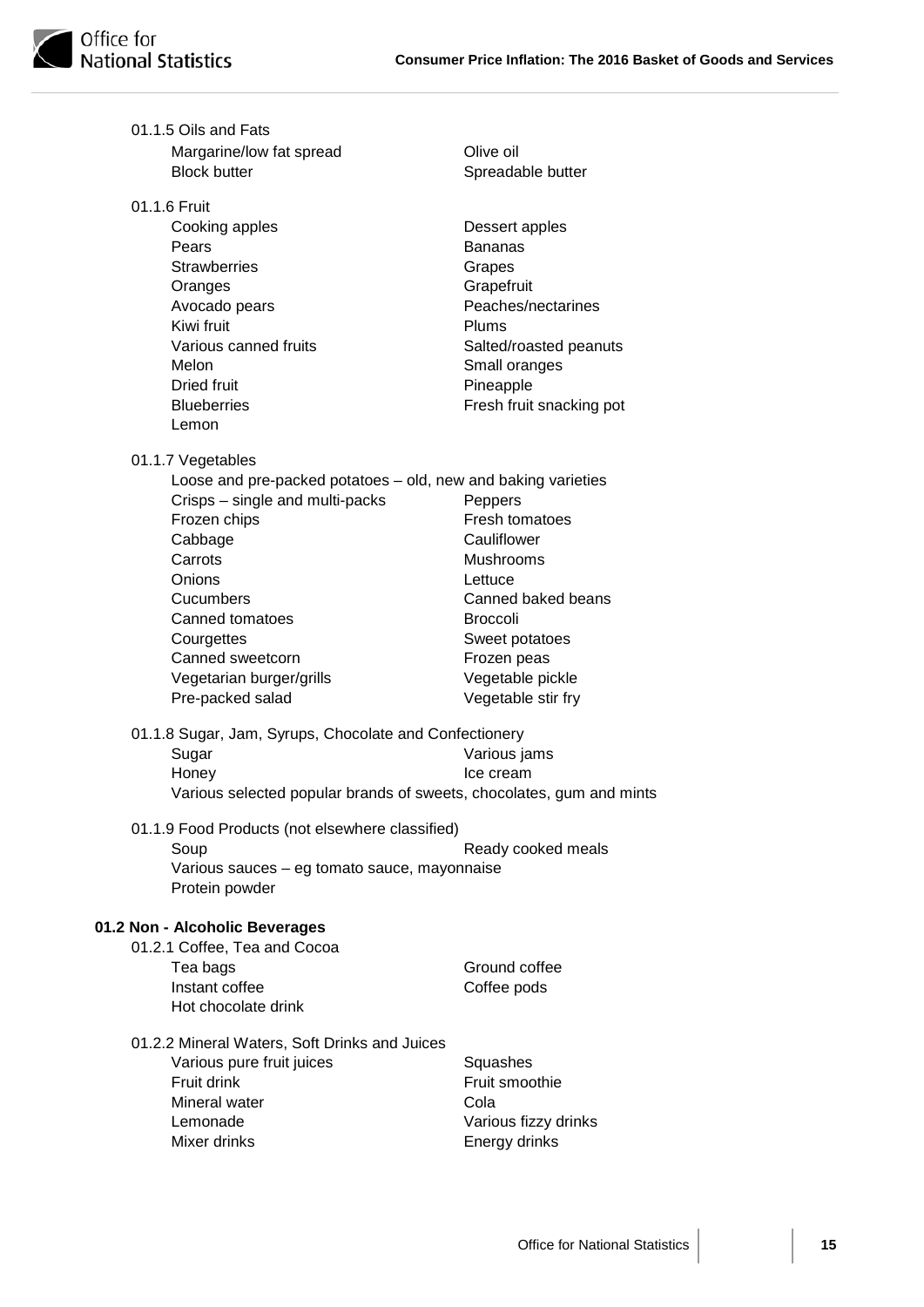**02.1 Alcoholic Beverages (Off Sales)**

| 02.1.1 Spirits<br>Whisky<br><b>Brandy</b><br>Rum                                                                                                                                                                                                                                                                                   | Vodka<br>Spirit based drinks<br>Cream liqueur                                                                                                                                                                                                                                          |
|------------------------------------------------------------------------------------------------------------------------------------------------------------------------------------------------------------------------------------------------------------------------------------------------------------------------------------|----------------------------------------------------------------------------------------------------------------------------------------------------------------------------------------------------------------------------------------------------------------------------------------|
| 02.1.2 Wine<br>Bottled white wine<br>Bottled rose wine<br>Sparkling wine<br><b>Bottled</b> cider                                                                                                                                                                                                                                   | Bottled red wine<br>Fortified wine<br>Champagne                                                                                                                                                                                                                                        |
| 02.1.3 Beer<br>Canned lager<br><b>Bottled lager</b><br>Bottled speciality beer/ale                                                                                                                                                                                                                                                 | Canned bitter<br>Canned stout                                                                                                                                                                                                                                                          |
| 02.2 Tobacco<br>Selected brand cigarettes<br>Mentholated cigarettes<br>Electronic cigarette refills/liquid                                                                                                                                                                                                                         | Hand rolling tobacco<br>Cigars                                                                                                                                                                                                                                                         |
| 03.1 Clothing<br>03.1.2 Garments<br>Men's Clothing<br>Suit<br>Trousers - formal, casual<br>Jumper<br>Various shirts<br><b>Tracksuit bottom</b><br><b>Shorts</b><br>Underwear<br>Women's Clothing<br><b>Blouse</b><br><b>Dress</b><br>Jeans<br>Top<br>Cardigan<br>Coat<br>Rainwear<br>Underwear<br>Nightwear<br>Children's Clothing | Coat<br>Casual jacket<br>Jeans<br>T shirt<br>Branded sports sweatshirt<br>Replica football team shirt<br><b>Socks</b><br>Skirt - formal, casual<br>Trousers - formal, casual<br>Leggings<br>T shirt<br>Jumper<br>Jacket - formal, casual<br><b>Shorts</b><br>Swimwear<br><b>Tights</b> |
| Schoolwear - trousers, skirt<br>Jumper/sweatshirt<br>Jeans<br>Underwear<br>Pyjamas<br>Babygro/sleepsuit                                                                                                                                                                                                                            | Fashion top<br>T shirt<br><b>Trousers</b><br>Jacket<br>Socks                                                                                                                                                                                                                           |
| 03.1.3 Other Clothing and Clothing Accessories<br>Man's tie<br>Lady's scarf                                                                                                                                                                                                                                                        | Knitting wool                                                                                                                                                                                                                                                                          |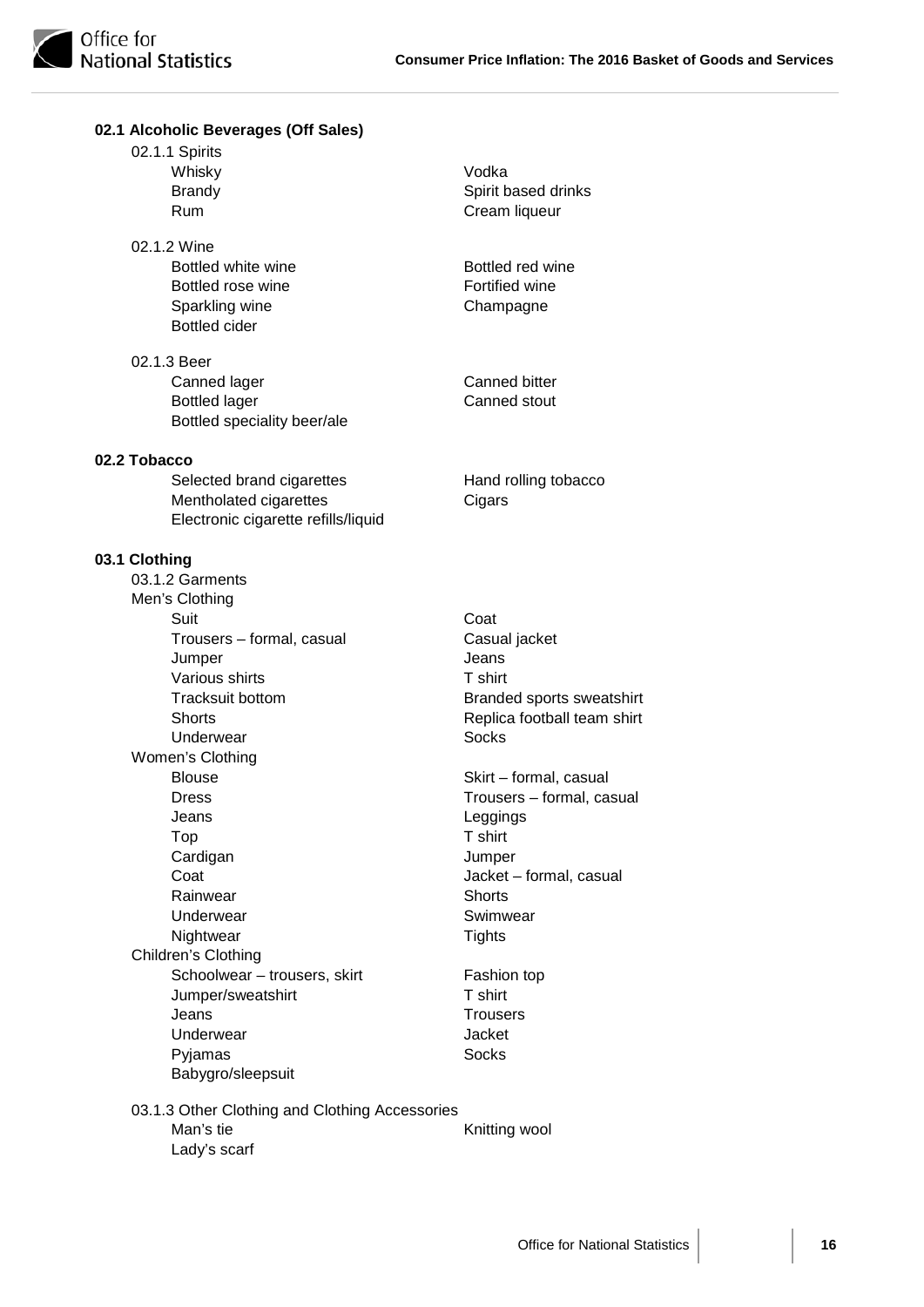

| 03.1.4 Cleaning, Repair and Hire of Clothing<br>Dry-cleaning                                                                                                                                                                                                                                                                                                                                                                                                                                                                                                                                                                          | Men's clothing hire                                                                                                 |
|---------------------------------------------------------------------------------------------------------------------------------------------------------------------------------------------------------------------------------------------------------------------------------------------------------------------------------------------------------------------------------------------------------------------------------------------------------------------------------------------------------------------------------------------------------------------------------------------------------------------------------------|---------------------------------------------------------------------------------------------------------------------|
| 03.2 Footwear Including Repairs<br>Shoes - formal, school, casual and fashion<br>Boots - formal, fashion and walking/hiking boot<br>Training shoes                                                                                                                                                                                                                                                                                                                                                                                                                                                                                    | Sandals                                                                                                             |
| 04.1 Actual Rents for Housing<br>Private furnished and unfurnished rent<br>Registered social landlord (RSL) rent                                                                                                                                                                                                                                                                                                                                                                                                                                                                                                                      | Local authority rent<br>UK holiday accommodation (self-catered)                                                     |
| 04.2 Owner Occupiers' Housing Costs (only in CPIH)<br>Imputed rent in England, Scotland, Northern Ireland and Wales                                                                                                                                                                                                                                                                                                                                                                                                                                                                                                                   |                                                                                                                     |
| 04.3 Regular Maintenance and Repair of the Dwelling<br>04.3.1 Materials for Maintenance and Repair<br>Ready mixed filler<br>Varnish<br>Ceramic tiles<br>Medium density fibreboard (MDF)<br>Paintbrush<br>04.3.2 Services for Maintenance and Repair<br>Fees charged by plumbers, electricians, carpenters and decorators<br>04.4 Water Supply and Miscellaneous Services for the Dwelling<br>04.4.1 Water Supply<br>Average water charges<br>04.4.3 Sewerage Collection<br>Average sewerage and environmental charges<br>04.5 Electricity, Gas and Other Fuels<br>04.5.1 Electricity<br>Average of the electricity companies' tariffs | Wallpaper<br>Paint - gloss/emulsion<br>Shower head<br>Softwood                                                      |
| 04.5.2 Gas<br>Average of the gas companies' tariffs<br>04.5.3 Liquid Fuels<br>Kerosene<br>04.5.4 Solid Fuels<br>Coal<br>05.1 Furniture, Furnishings and Carpets<br>05.1.1 Furniture and Furnishings<br>Dining room furniture - eg table, chairs<br>Bedroom furniture - eg wardrobe, beds, chest of drawers                                                                                                                                                                                                                                                                                                                            | Butane gas<br>Smokeless fuel<br>Living room furniture - eg armchair, sofa bed, leather settee, bookcase, table lamp |
| Kitchen furniture - various kitchen units<br>Office furniture - home office desk<br>Outdoor furniture - patio set                                                                                                                                                                                                                                                                                                                                                                                                                                                                                                                     |                                                                                                                     |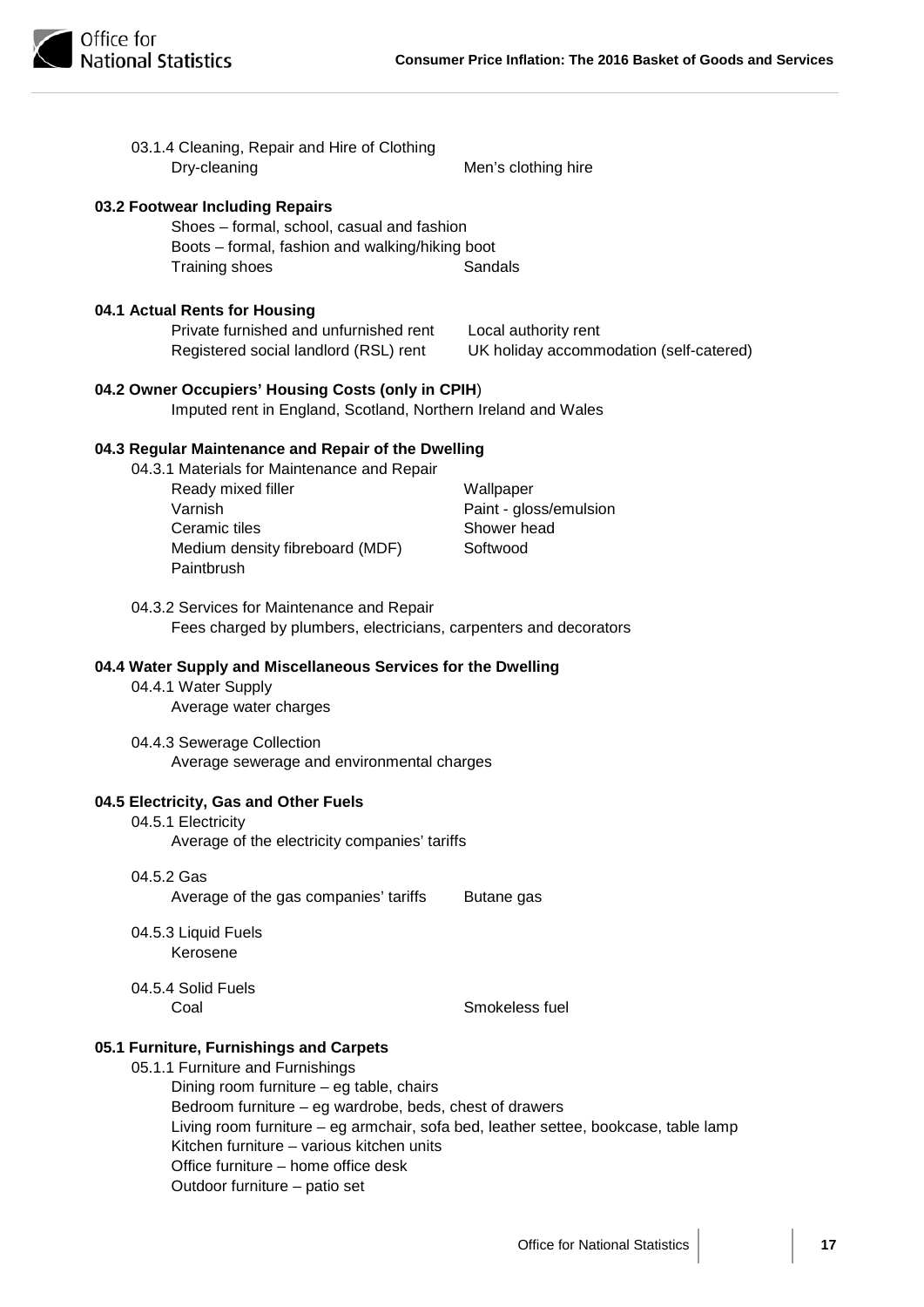| 05.1.2 Carpets and Other Floor Coverings<br>Selected carpets<br>Rug                                                                                                                                    | Laminate floor covering                 |
|--------------------------------------------------------------------------------------------------------------------------------------------------------------------------------------------------------|-----------------------------------------|
| 05.2 Household Textiles                                                                                                                                                                                |                                         |
| Curtains                                                                                                                                                                                               | Fabric roller blind                     |
| Duvet                                                                                                                                                                                                  | Duvet cover                             |
| Bed sheet                                                                                                                                                                                              | <b>Towels</b>                           |
| 05.3 Household Appliances, Fitting and Repairs                                                                                                                                                         |                                         |
| 05.3.1/2 Major Appliances and Small Electrical Appliances                                                                                                                                              |                                         |
| Cooker - electric                                                                                                                                                                                      | Cooker $-$ gas                          |
| Fridge/freezer                                                                                                                                                                                         | <b>Dishwasher</b>                       |
| Vacuum cleaner                                                                                                                                                                                         | Washing machine                         |
| <b>Gas Fire</b>                                                                                                                                                                                        |                                         |
| Selected small appliances – eg iron, kettle, fan heater, electric fan                                                                                                                                  |                                         |
| 05.3.3 Repair of Household Appliances                                                                                                                                                                  |                                         |
| Electrical service charges                                                                                                                                                                             | Washing machine repair                  |
| 05.4 Glassware, Tableware and Household Utensils<br>Kitchen equipment - eg pans, scissors, plastic food container<br>Tableware – eg crockery set, cutlery set<br>Glassware - eg tumbler<br>Flower vase |                                         |
| 05.5 Tools and Equipment for House and Garden                                                                                                                                                          |                                         |
| <b>Battery</b>                                                                                                                                                                                         | Light bulb                              |
| Lawnmower                                                                                                                                                                                              | Other gardening equipment - eg spade    |
| Power tools – eg hammer drill                                                                                                                                                                          | Other tools - eg screwdriver            |
| Door handle                                                                                                                                                                                            | Hire of domestic carpet shampoo/cleaner |
| 05.6 Goods and Services for Routine Household Maintenance                                                                                                                                              |                                         |
| 05.6.1 Non-Durable Household Goods                                                                                                                                                                     |                                         |
| Washing powder                                                                                                                                                                                         | Washing-up liquid                       |
| Dishwasher tablets                                                                                                                                                                                     | Aluminium foil                          |
| <b>Bin liners</b>                                                                                                                                                                                      | Household cleaner cream/liquid          |
| <b>Fabric conditioner</b>                                                                                                                                                                              | <b>Bleach</b>                           |
| Kitchen roll                                                                                                                                                                                           | Clear sticky tape                       |
| Woodscrews                                                                                                                                                                                             |                                         |
| 05.6.2 Domestic Services and Household Services                                                                                                                                                        |                                         |
| Domestic help fees                                                                                                                                                                                     | Window cleaning fees                    |
| Nanny fees                                                                                                                                                                                             |                                         |
| 06.1 Medical Products, Appliances and Equipment<br>06.1.1 Pharmaceutical Products                                                                                                                      |                                         |
| NHS prescription charges                                                                                                                                                                               | Multi-vitamins tablets                  |
| Selected medicines - eg indigestion tablets, aspirin, packets of cold/flu drink<br>powder, allergy tablets                                                                                             |                                         |
| 06.1.2/3 Other Medical and Therapeutic Products                                                                                                                                                        |                                         |
| Condoms                                                                                                                                                                                                | <b>Plasters</b>                         |
| Spectacle frames with lens                                                                                                                                                                             | <b>Contact lenses</b>                   |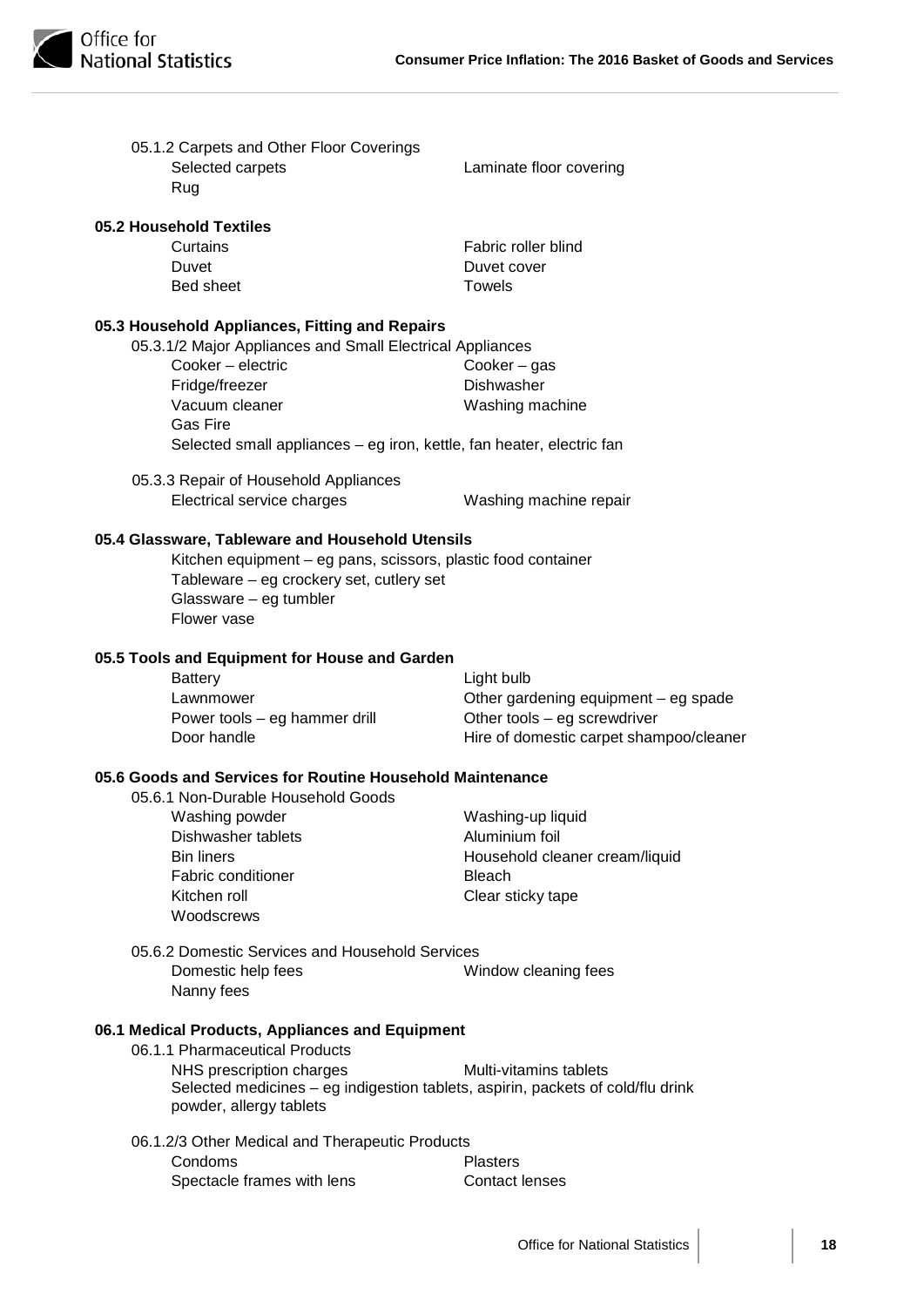

| 06.2 Out-Patient Services<br>06.2.1/3 Medical Services and Paramedical Services<br>Non NHS medical services – eg physiotherapy, chiropractic medicine                |                                                                              |  |
|----------------------------------------------------------------------------------------------------------------------------------------------------------------------|------------------------------------------------------------------------------|--|
| 06.2.2 Dental Services<br>NHS dental charges                                                                                                                         | Private dental examination                                                   |  |
| 06.3 Hospital Services<br>Hospital charges, including private surgery fees<br>Nursing home fees                                                                      |                                                                              |  |
| 07.1 Purchase of Vehicles<br>07.1.1a New Cars<br>New cars                                                                                                            |                                                                              |  |
| 07.1.1b Second Hand Cars<br>Second hand cars                                                                                                                         |                                                                              |  |
| 07.1.2/3 Motorcycles and Bicycles<br>Motorcycles                                                                                                                     | <b>Bicycles</b>                                                              |  |
| 07.2 Operation of Personal Transport Equipment<br>07.2.1 Spare Parts and Accessories<br>Selected spare parts and accessories - eg wiper blade, battery, tyres, bulbs |                                                                              |  |
| 07.2.2 Fuels and Lubricants<br>Ultra low sulphur petrol<br>Motor oil                                                                                                 | Ultra low sulphur diesel                                                     |  |
| 07.2.3 Vehicle Maintenance and Repairs<br>Car service<br>Car wash<br>Exhaust/brake fitting at fast fit auto centre                                                   | Labour charge for vehicle repairs<br>Roadside recovery services              |  |
| 07.2.4 Other Services<br>MOT test fees<br>Driving lesson fees<br>Road tolls<br>Vehicle excise duty                                                                   | Car park charges<br>Driving test fees<br>Self-drive car and van hire charges |  |
| 07.3 Transport Services<br>07.3.1 Passenger Transport by Railway<br>UK rail fares<br><b>Euro Tunnel fares</b>                                                        | London transport fares<br>Other underground/metro fares                      |  |
| 07.3.2 Passenger Transport by Road<br><b>Bus fares</b><br>Coach fares<br>Charge for home removals                                                                    | Minicab fares<br>Taxi fares                                                  |  |
| 07.3.3 Passenger Transport by Air<br>Air fares                                                                                                                       |                                                                              |  |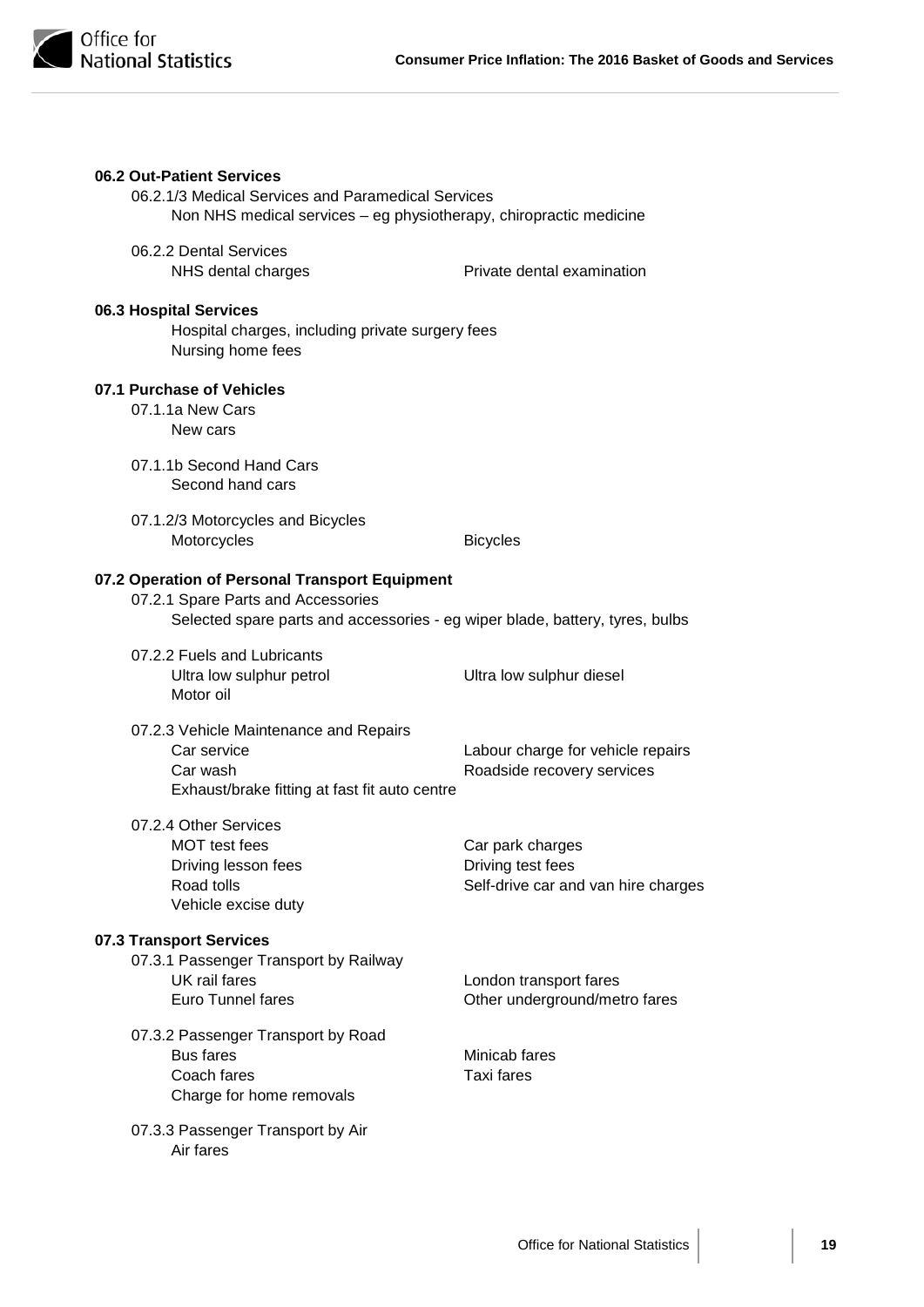| 07.3.4 Passenger Transport by Sea and Inland Waterway |
|-------------------------------------------------------|
| Various ferry and sea fares                           |

#### **08.1 Postal Services**

Postal charges

#### **08.2/3 Telephone and Telefax Equipment and Services**

| Telephone                             | Mobile phone handset                        |
|---------------------------------------|---------------------------------------------|
| Smart phone handset                   | Mobile phone charges - PAYG and<br>contract |
| Fixed line telephone charges          | Cost of directory enquiries                 |
| Subscription to the internet          | Mobile phone applications                   |
| <b>Bundled communication services</b> | Mobile phone accessory                      |

#### **09.1 Audio-Visual Equipment and Related Products**

| 09.1.1 Reception and Reproduction of Sound and Pictures |                     |
|---------------------------------------------------------|---------------------|
| DVD player                                              | Audio systems       |
| Blu-ray disc player                                     | Digital (DAB) radio |
| Flat panel televisions                                  | Personal MP4 player |
| Digital television recorder/receiver                    | Headphones          |

- 09.1.2 Photographic, Cinematographic and Optical Equipment Digital compact camera **Interchangeable lens digital camera** Digital camcorder
- 09.1.3 Data Processing Equipment PCs – desktop and laptop PC peripherals Tablet computer **Computer** Computer software

#### 09.1.4 Recording Media

CDs, including CDs purchased over the internet Pre-recorded DVDs, including DVDs purchased over the internet Pre-recorded Blu-ray discs, including discs purchased over the internet Recordable CD Music downloads Portable digital storage device

09.1.5 Repair of Audio-Visual Equipment and Related Products Various electrical equipment repair charges - eg PC

#### **09.2 Other Major Durables for Recreation and Culture**

09.2.1/2 Major Durables for In/Outdoor Recreation including Musical Instruments Caravans **Boats** Acoustic guitar **Livery charges** Water sports equipment – eg windsurfing equipment

#### **09.3 Other Recreational Items, Gardens and Pets**

09.3.1 Games, Toys and Hobbies Various toys - eg soft toys, construction toys, activity toys, dolls, electronic educational toys Child's swing Child's tricycle Board game Craft kit Computer games, including games purchased over the internet Computer games console Computer game downloads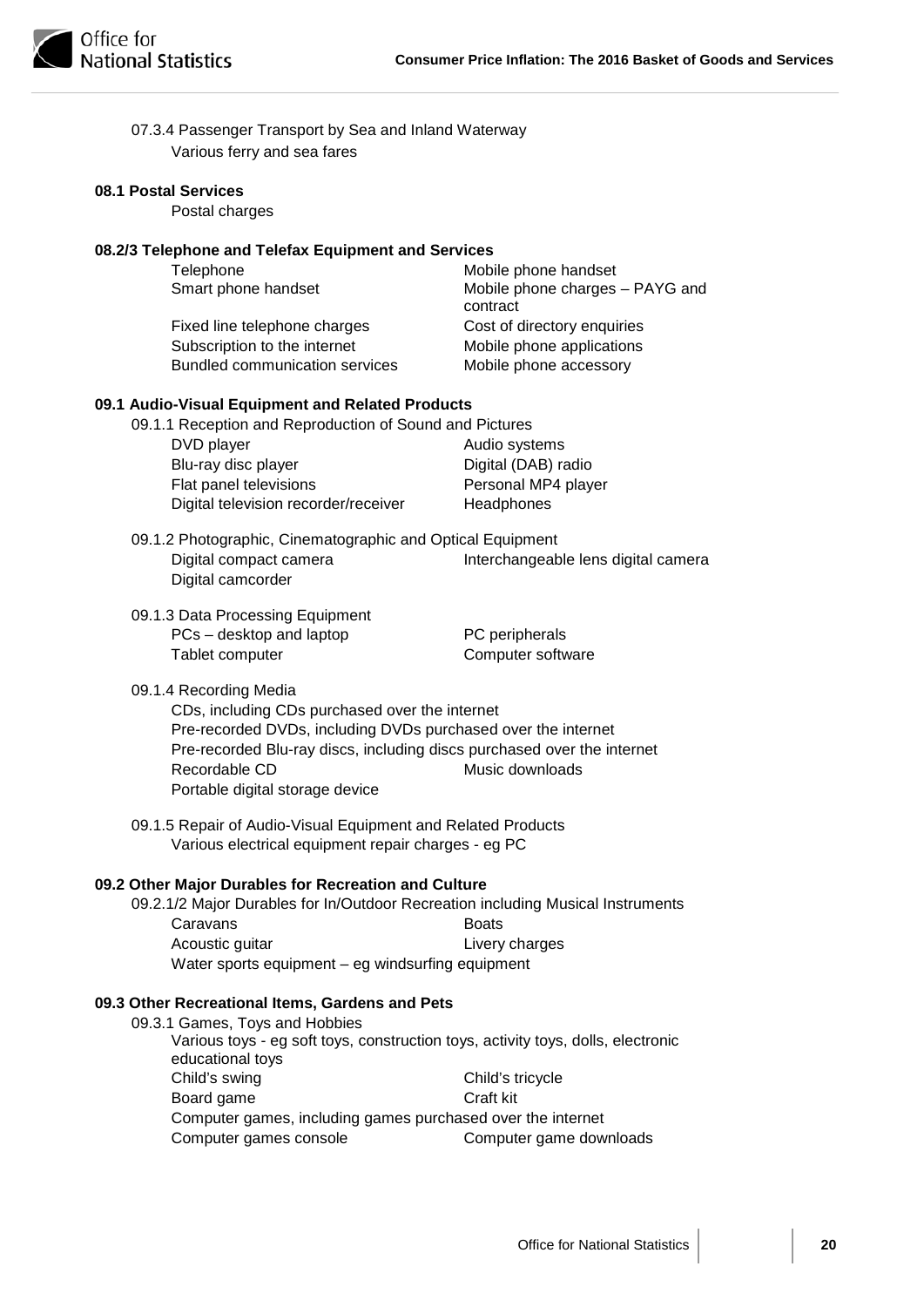| Sleeping bag               | 09.3.2 Equipment for Sport and Open Air Recreation                   | Sports equipment - eg golf balls, squash racquet, football, fishing rod, football boots<br><b>Barbecue</b>    |
|----------------------------|----------------------------------------------------------------------|---------------------------------------------------------------------------------------------------------------|
| the internet               | 09.3.3 Gardens, Plants and Flowers                                   | Selected varieties of plants, cut flowers, seeds and including flowers purchased over                         |
| Compost<br>Flower delivery |                                                                      | Plant food                                                                                                    |
|                            | 09.3.4/5 Pets, Related Products and Services                         |                                                                                                               |
|                            | Cat and dog food - moist and dry                                     | Wild bird seed                                                                                                |
|                            | Small pet - eg hamster                                               | Animal cage                                                                                                   |
|                            | Dog kennel boarding fees                                             | Annual booster injection                                                                                      |
|                            | 09.4 Recreational and Cultural Services                              |                                                                                                               |
|                            | 09.4.1 Recreational and Sporting Services                            |                                                                                                               |
|                            | Fees for leisure evening classes                                     | Private health club/gym membership                                                                            |
|                            | Charges for exercise classes                                         | Swimming pool admissions                                                                                      |
|                            | Ten-pin bowling session                                              | Golf green fees                                                                                               |
|                            | Football match admissions                                            | Horseracing admissions                                                                                        |
|                            | Admission to other attractions                                       | Games consoles online subscriptions                                                                           |
| 09.4.2 Cultural Services   |                                                                      |                                                                                                               |
|                            | DVD rental/video on demand subscription services                     |                                                                                                               |
|                            | Digital TV subscriptions                                             | Rental of various types of TV                                                                                 |
|                            | <b>Television licence</b><br>Music streaming subscriptions           | Digital photo processing<br>Admission to cinemas, theatres, live music, historic monuments and other cultural |
| events                     |                                                                      |                                                                                                               |
|                            | 09.5 Books, Newspapers and Stationery                                |                                                                                                               |
| 09.5.1 Books               |                                                                      |                                                                                                               |
|                            | Reference books                                                      | Adult, teenage and children's fiction and non-fiction paperback and hardback books<br>eBooks                  |
|                            | 09.5.2 Newspapers and Periodicals                                    |                                                                                                               |
|                            | National daily newspapers                                            | Sunday newspapers                                                                                             |
|                            | Provincial newspapers                                                | Periodicals                                                                                                   |
|                            | 09.5.3/4 Miscellaneous Printed Matter, Stationery, Drawing Materials |                                                                                                               |
| Ball point pen             |                                                                      | Envelopes                                                                                                     |
| Wrapping paper             |                                                                      | Greeting card                                                                                                 |
| Printer paper              |                                                                      | Inkjet cartridge                                                                                              |
| 09.6 Package Holidays      |                                                                      |                                                                                                               |
|                            | holiday types, including late-booked holidays                        | Package holidays covering a range of foreign destinations, accommodation and                                  |
| self-catering              |                                                                      | UK holidays covering a range of accommodation and holiday types but excluding                                 |
| <b>10.0 Education</b>      |                                                                      |                                                                                                               |
|                            | Private school fees                                                  | Evening classes                                                                                               |
|                            | International student fees                                           | UK university tuition fees                                                                                    |
|                            |                                                                      |                                                                                                               |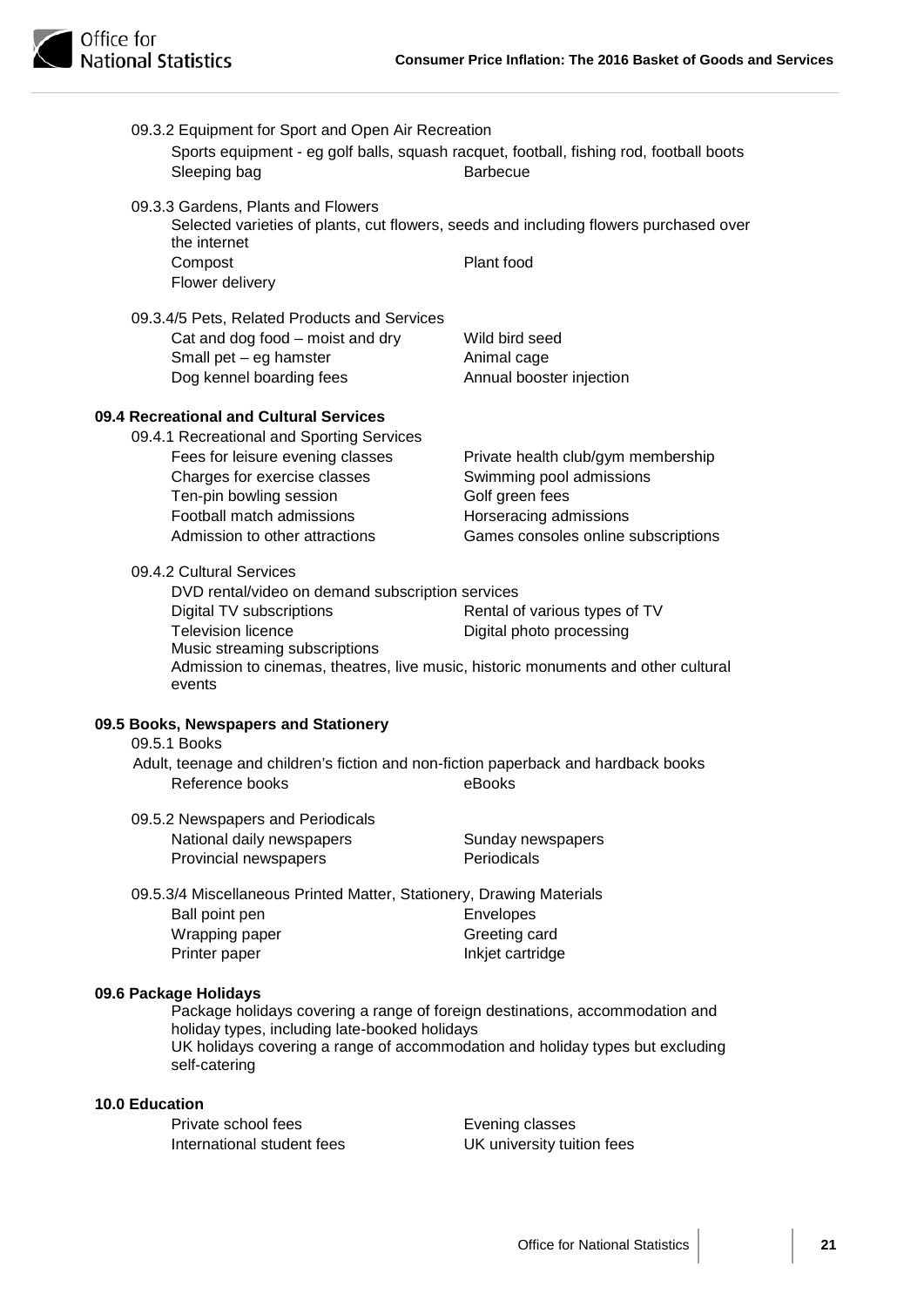|          | <b>11.1 Catering Services</b>                                                      |                                                                                      |
|----------|------------------------------------------------------------------------------------|--------------------------------------------------------------------------------------|
|          | 11.1.1 Restaurants and Cafes                                                       |                                                                                      |
|          | <b>Restaurants</b>                                                                 |                                                                                      |
|          | Restaurant main course                                                             | Restaurant sweet course                                                              |
|          | Restaurant cup of coffee                                                           | Pub hot meals                                                                        |
|          | Burger in $bun - eat$ in<br>Muffin                                                 | In store cafeteria meal                                                              |
|          | <b>Take-Aways and Snacks</b>                                                       |                                                                                      |
|          | Fish and chips                                                                     | Pasty/savoury pie                                                                    |
|          | Burger in bun - take-away                                                          | Kebab                                                                                |
|          | Chicken and chips                                                                  | Теа                                                                                  |
|          | Coffee latte                                                                       | Soft drink                                                                           |
|          | Ethnic take-away                                                                   | Sandwich                                                                             |
|          | Vending machine fizzy drink                                                        | Pizza delivery/take-away                                                             |
|          | Cinema popcorn                                                                     | Crisps                                                                               |
|          | Beer On Sales                                                                      |                                                                                      |
|          | Draught bitter                                                                     | Draught lager                                                                        |
|          | Draught stout                                                                      | Draught/bottled cider                                                                |
|          | <b>Bottled lager</b>                                                               |                                                                                      |
|          | Wines and Spirits On Sales                                                         |                                                                                      |
|          | Whisky                                                                             | Vodka                                                                                |
|          | Wine                                                                               | Spirit based drink                                                                   |
|          | Liqueurs                                                                           | Mixer                                                                                |
|          | Soft drinks                                                                        |                                                                                      |
|          | Fizzy drinks                                                                       | Fruit juice                                                                          |
|          | Bottled mineral water                                                              |                                                                                      |
| Catering |                                                                                    |                                                                                      |
|          | Cost of catering for a function                                                    | On board catering                                                                    |
|          | 11.1.2 Canteens                                                                    |                                                                                      |
|          | Staff restaurant main course                                                       | Staff restaurant sandwich                                                            |
|          | Staff restaurant hot snack                                                         | Staff restaurant soft drink                                                          |
|          | Prices for school meals                                                            |                                                                                      |
|          | <b>11.2 Accommodation Services</b>                                                 |                                                                                      |
|          | Youth Hostel Association                                                           | Halls of residence                                                                   |
|          | Other accommodation services                                                       |                                                                                      |
|          | <b>12.1 Personal Care</b>                                                          |                                                                                      |
|          | 12.1.1 Hairdressing and Personal Grooming Establishments                           |                                                                                      |
|          | Hairdressing fees                                                                  | Full leg wax                                                                         |
|          | <b>Basic manicure</b>                                                              | Slimming club fees                                                                   |
|          | 12.1.2/3 Appliances and Products for Personal Care                                 |                                                                                      |
|          | Electrical hair straighteners/tongs                                                | Electric razor                                                                       |
|          | <b>Toilet roll</b>                                                                 | <b>Tissues</b>                                                                       |
|          | Disposable nappies                                                                 | Toothbrush                                                                           |
|          | Tampons                                                                            | Baby wipes                                                                           |
|          | Various cosmetics - eg lip gloss, face cream, perfume, mascara, liquid foundation, |                                                                                      |
|          | nail varnish                                                                       |                                                                                      |
|          |                                                                                    | Toiletries - eg toothpaste, deodorant, shower gel, shampoo, hair gel, permanent hair |
|          | colourant, razor cartridge blades, sunscreen cream/lotion, liquid soap, hair       |                                                                                      |
|          | conditioner                                                                        |                                                                                      |
|          |                                                                                    |                                                                                      |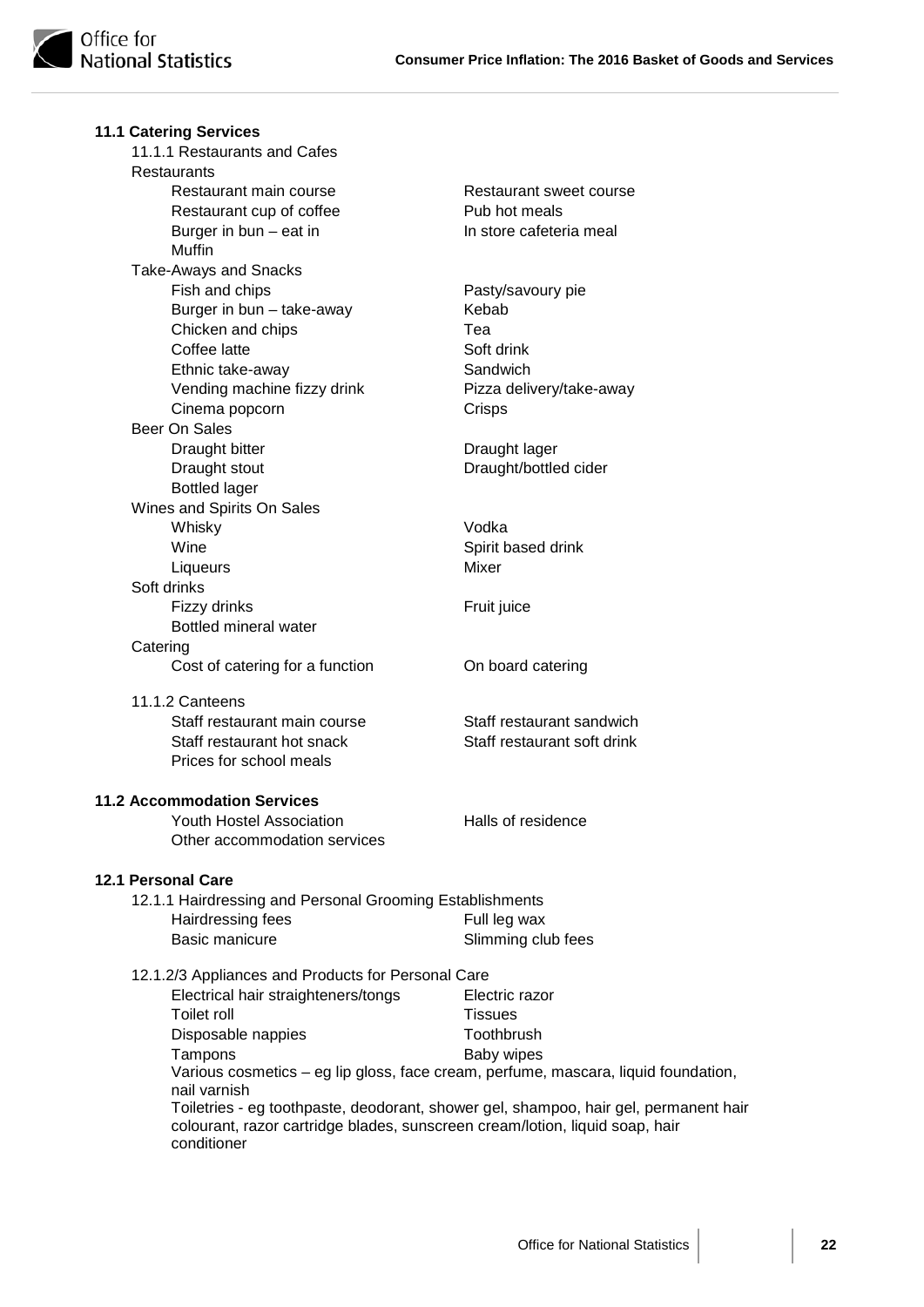| 12.3 Personal Effects (not elsewhere classified)<br>12.3.1 Jewellery, Clocks and Watches<br>Watch | Watch battery replacement                                                               |
|---------------------------------------------------------------------------------------------------|-----------------------------------------------------------------------------------------|
| ring, sterling silver earrings, fashion earrings, fashion necklace                                | Various items of personal jewellery - eg gold chain, solid gold ring, diamond solitaire |
| 12.3.2 Other Personal Effects                                                                     |                                                                                         |
| Umbrella                                                                                          | Handbag                                                                                 |
| Luggage - trolley case<br>Push chair                                                              | Picture/photo frame                                                                     |
| <b>12.4 Social Protection</b>                                                                     |                                                                                         |
| Residential home fees                                                                             | In home care assistants' fees                                                           |
| Local authority supported residents in retirement homes<br>Childminder fees                       | Nursery fees                                                                            |
| Playgroup fees                                                                                    |                                                                                         |
| 12.5 Insurance                                                                                    |                                                                                         |
| 12.5.2 House Contents Insurance                                                                   |                                                                                         |
| Home contents insurance premiums                                                                  | Household services maintenance policy                                                   |
| 12.5.3 Health Insurance                                                                           |                                                                                         |
| Dental insurance                                                                                  | Pet insurance                                                                           |
| Subscriptions to private medical plans                                                            |                                                                                         |
| 12.5.4 Transport Insurance                                                                        |                                                                                         |
| Vehicle insurance                                                                                 | Holiday insurance                                                                       |
| 12.6 Financial Services (not elsewhere classified)                                                |                                                                                         |
| 12.6.2 Other Financial Services                                                                   |                                                                                         |
| Mortgage arrangement fees                                                                         | Various bank charges - eg overdraft fees                                                |
| Unit trust fees and commissions                                                                   | Stockbrokers' fees<br>Credit card fees                                                  |
| Money transfer fees                                                                               |                                                                                         |
| 12.7 Other Services (not elsewhere classified)                                                    |                                                                                         |
| Charges for advertisements in newspapers                                                          |                                                                                         |
| Solicitors' fees - including will drafting fee                                                    |                                                                                         |
| Fee for birth and death certificates                                                              | Marriage licences                                                                       |
| Passport fees                                                                                     | Cost of basic funeral/cremation                                                         |
| Home delivery charges<br>Surveyors' fee for house valuation                                       | Self-storage fees<br>Dating agency fees                                                 |
| Trade union and professional organization subscriptions                                           |                                                                                         |
|                                                                                                   |                                                                                         |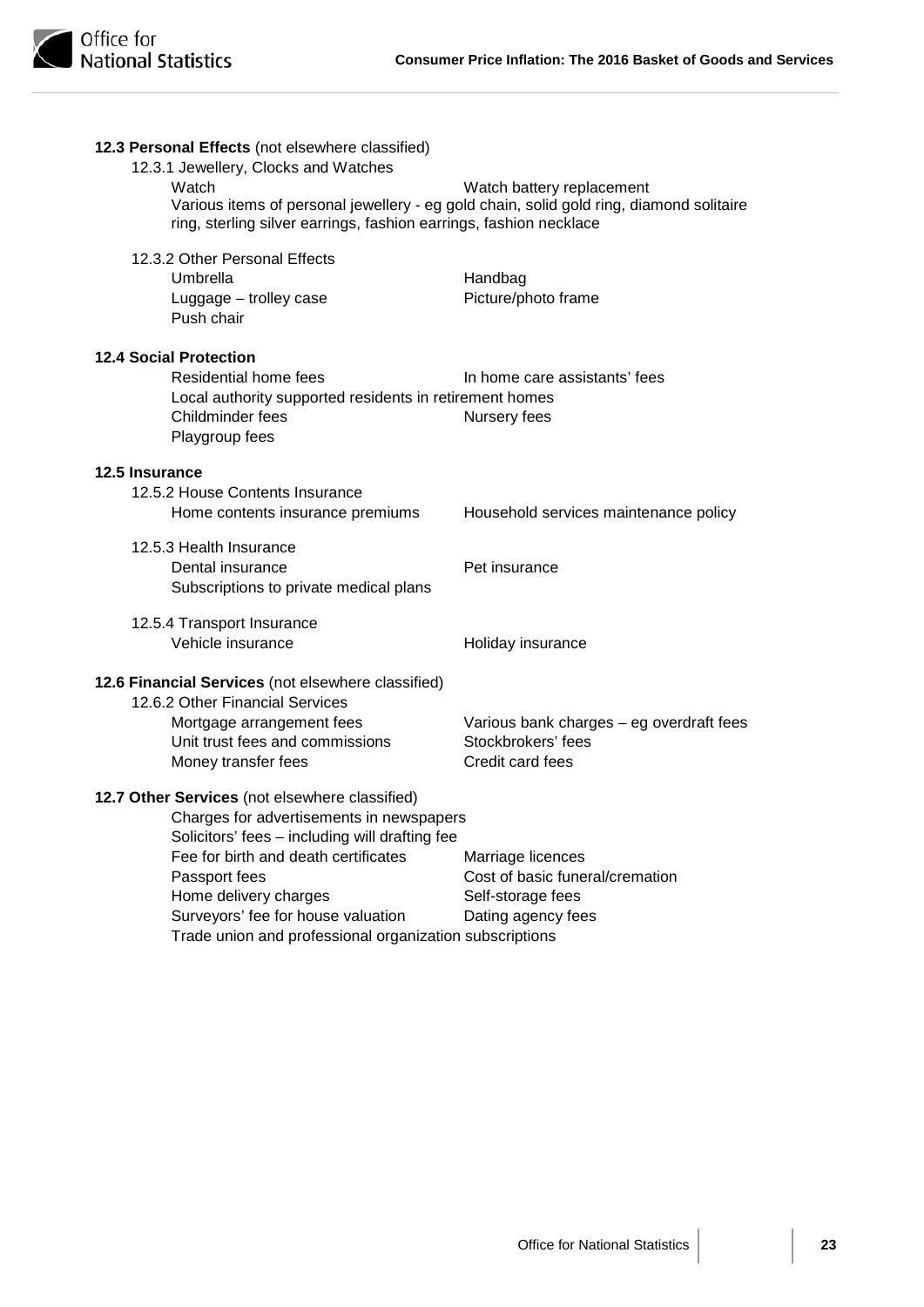

## **ANNEX B: RETAIL PRICES INDEX (RPI) AND RPIJ: REPRESENTATIVE ITEMS IN 2016**

| Food<br><b>Bread</b>                                                                                     |                                                                                                           |
|----------------------------------------------------------------------------------------------------------|-----------------------------------------------------------------------------------------------------------|
| Large white loaves - sliced and unsliced<br>Large wholemeal loaf                                         | <b>Bread rolls</b><br>Garlic bread                                                                        |
| Cereals<br>Flour<br>Pasta<br>Corn based snacks<br>Hot oat cereal                                         | <b>Rice</b><br><b>Breakfast cereals</b><br>Cereal bars                                                    |
| <b>Biscuits and Cakes</b><br>Various selected biscuits<br>Sponge cakes<br>Fruit pies<br>Chocolate wafers | Doughnuts<br>Pack of individual cakes<br>Crackers                                                         |
| <b>Beef</b><br>Rump steak<br>Mince                                                                       | Topside<br>Frozen beefburgers                                                                             |
| Home-Killed Lamb<br>Loin chops                                                                           | Shoulder                                                                                                  |
| Imported Lamb<br>Leg                                                                                     |                                                                                                           |
| Pork<br>Loin chops                                                                                       |                                                                                                           |
| Bacon                                                                                                    |                                                                                                           |
| Gammon                                                                                                   | <b>Back</b>                                                                                               |
| Poultry<br>Fresh/chilled chicken<br>Frozen chicken breasts<br>Rotisserie cooked hot whole chicken        | Fresh chicken breasts<br>Fresh turkey steaks                                                              |
| Other Meat<br>Pork sausages<br>Meat pies<br>Frozen chicken nuggets<br>Oven-ready joint<br>Liver          | Cooked meats - eg ham<br>Canned meats<br>Chicken kievs<br>Continental deli type meat<br>Meat based snacks |
| Fresh Fish<br>White fish fillets<br>Frozen prawns                                                        | Salmon fillets                                                                                            |
| <b>Processed Fish</b><br>Canned tuna<br>Frozen breaded/battered white fish                               | Fish fingers                                                                                              |
| <b>Butter</b><br><b>Block butter</b>                                                                     | Spreadable butter                                                                                         |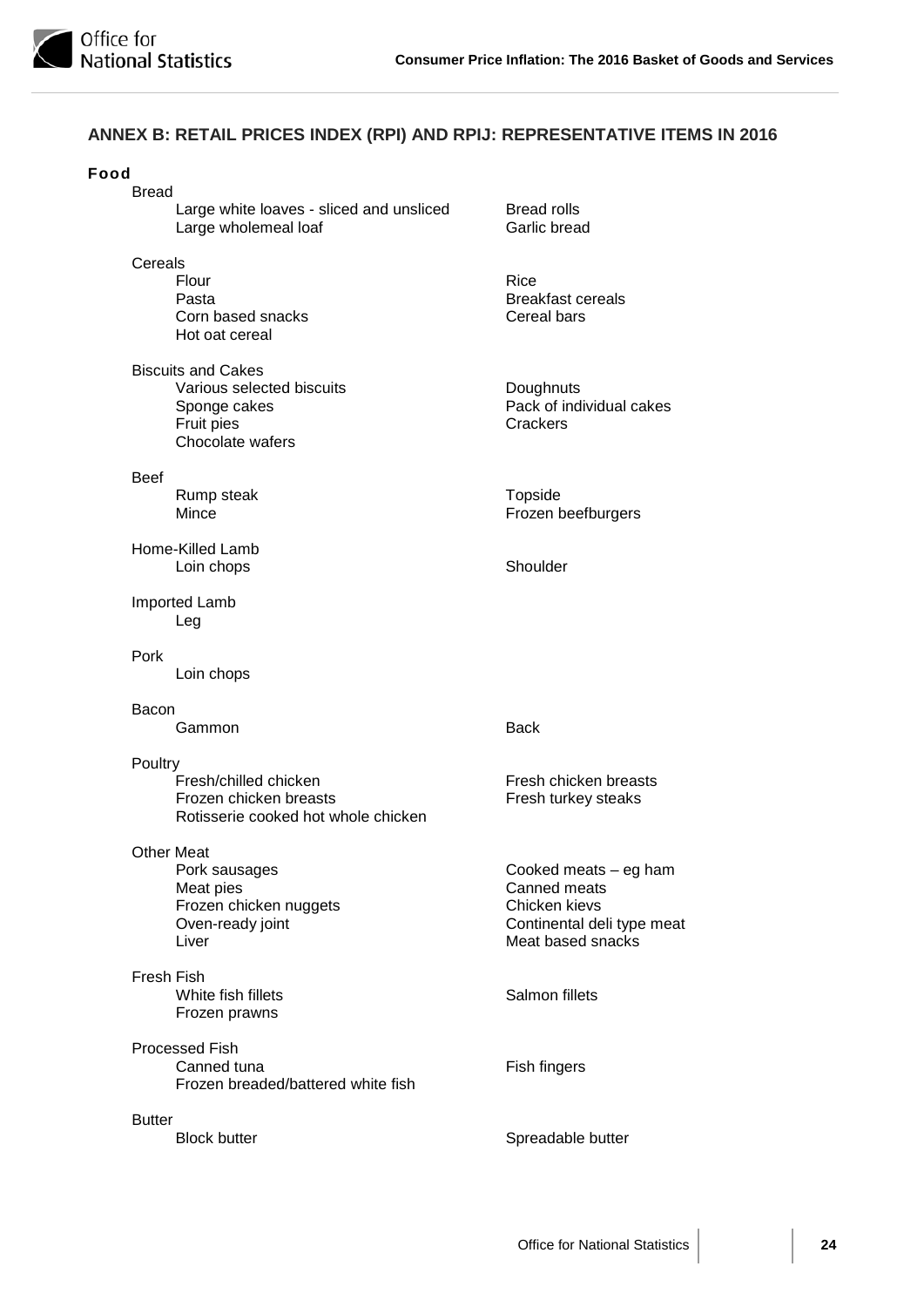

|                                                                                              | Oils and Fats<br>Margarine/low fat spread                                                                                             | Olive oil                                                                                    |
|----------------------------------------------------------------------------------------------|---------------------------------------------------------------------------------------------------------------------------------------|----------------------------------------------------------------------------------------------|
| Cheese                                                                                       | Cheddar - home-produced<br>Edam<br>Other regional cheeses                                                                             | Parmesan<br>Soft continental cheese<br>Cheese spread                                         |
| Eggs                                                                                         | Various sized eggs                                                                                                                    |                                                                                              |
| Milk                                                                                         | Full-fat and semi-skimmed milk - shop-bought and delivered<br>Flavoured milk                                                          |                                                                                              |
|                                                                                              | <b>Milk Products</b><br>Fresh cream<br>Chilled pot dessert<br>Powdered baby formula                                                   | Yoghurt<br>Fromage frais                                                                     |
| Tea                                                                                          | Tea bags                                                                                                                              |                                                                                              |
|                                                                                              | Coffee and Other Hot Drinks<br>Ground coffee<br>Coffee pods                                                                           | Instant coffee<br>Hot chocolate drink                                                        |
| <b>Soft Drinks</b>                                                                           | Various pure fruit juices<br>Fruit drink<br>Mineral water<br>Lemonade<br>Mixer drinks                                                 | Squashes<br>Fruit smoothie<br>Cola<br>Various fizzy drinks<br>Energy drinks                  |
|                                                                                              | <b>Sugar and Preserves</b><br>Sugar<br>Honey                                                                                          | Various jams                                                                                 |
|                                                                                              | Sweets and Chocolates<br>Various selected popular brands of sweets, chocolates, gum and mints                                         |                                                                                              |
| <b>Unprocessed Potatoes</b><br>Loose and pre-packed potatoes – old, new and baking varieties |                                                                                                                                       |                                                                                              |
|                                                                                              | <b>Potato Products</b><br>Crisps - single and multi-packs<br>Frozen chips                                                             |                                                                                              |
|                                                                                              | Fresh Vegetables<br>Fresh tomatoes<br>Cauliflower<br><b>Mushrooms</b><br>Lettuce<br>Courgettes<br><b>Broccoli</b><br>Pre-packed salad | Cabbage<br>Carrots<br>Onions<br>Cucumbers<br>Sweet potatoes<br>Peppers<br>Vegetable stir fry |
|                                                                                              | <b>Processed Vegetables</b><br>Canned tomatoes<br>Canned sweetcorn                                                                    | Canned baked beans<br>Frozen peas                                                            |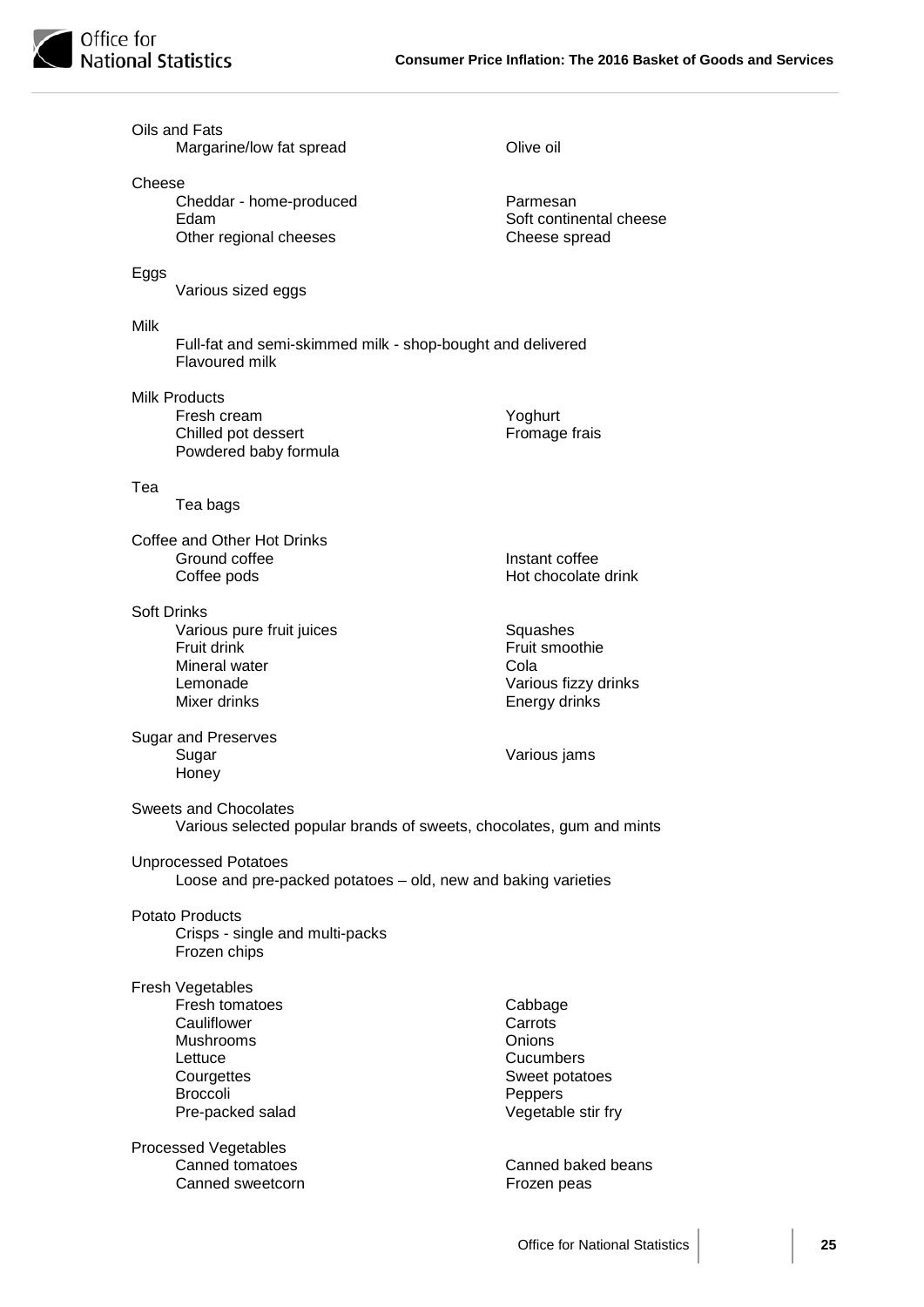

Fresh Fruit Cooking apples **Dessert apples**<br> **Pears**<br> **Dessert apples**<br> **Dessert apples Bananas** Strawberries Grapes Oranges Grapefruit<br>
Avocado pears<br>
Crapefruit Beaches/n Peaches/nectarines Kiwi fruit the control of the control of the control of the control of the control of the control of the control of the control of the control of the control of the control of the control of the control of the control of t Small oranges Pineapple Blueberries Fresh fruit snacking pot Melon Processed Fruit Various canned fruits Salted/roasted peanuts Dried fruit Other Foods Ready cooked meals Various sauces – eg tomato sauce, mayonnaise, pickle Other convenience foods – eg chilled pizzas, dehydrated noodles/pasta Ice cream **Protein powder Catering** Restaurant Meals Restaurant main course Restaurant sweet course Restaurant cup of coffee **Pub hot meal** In store cafeteria meal<br>
Fruit iuice<br>
Fizzy drinks Fruit juice<br>Bottled mineral water **Fix and Solution Conflict** Confloard ca On board catering Muffin Canteen Meals Staff restaurant main course Staff restaurant sandwich Staff restaurant hot snack Staff restaurant soft drink Prices for school meals Take-Aways and Snacks<br>Fish and chips Pasty/savoury pie<br>Kebab Burger in bun<br>Chicken and chips<br>Chicken and chips<br>Sandwich Chicken and chips Tea Coffee latte Vending machine drink<br>
Ethnic take-awav<br>
Pizza deli Pizza delivery/take-away Cinema popcorn Crisps **Alcoholic Drink** Beer On Sales Draught bitter **Draught lager** Draught lager Draught stout Draught/bottled cider Bottled lager Beer Off Sales Canned lager Canned bitter Bottled cider **Bottled** lager Canned stout **Bottled** speciality beer/ale Wines and Spirits On Sales Whisky Vodka Spirit based drink Liqueurs Mixer

Office for National Statistics **26**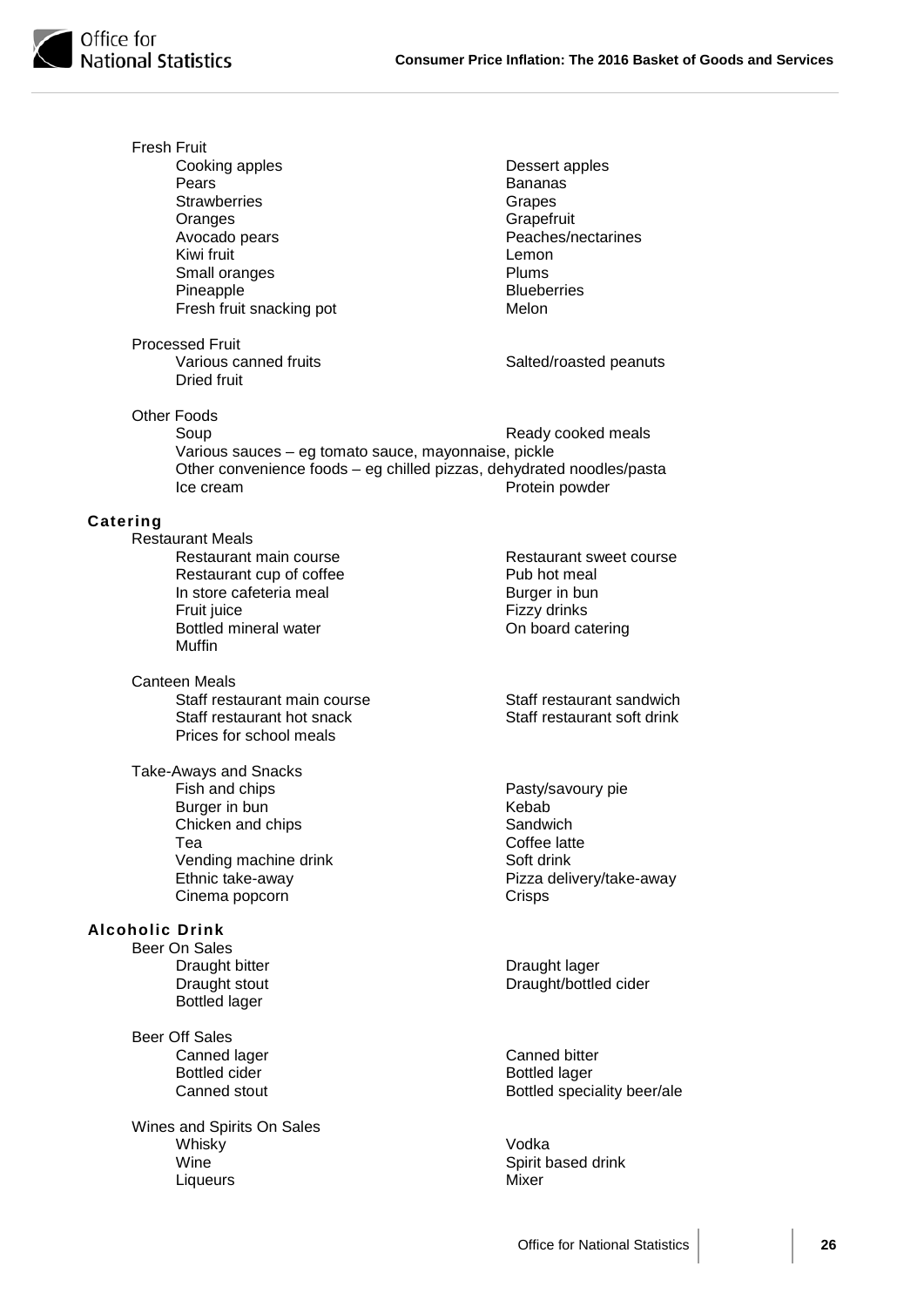|                | Wines and Spirits Off Sales<br>Whisky<br><b>Brandy</b><br>Bottled red wine<br>Fortified wine<br>Spirit based drink<br>Rum                         | Vodka<br>Bottled white wine<br>Champagne<br>Bottled rose wine<br>Sparkling wine<br>Cream liqueur                                                                              |
|----------------|---------------------------------------------------------------------------------------------------------------------------------------------------|-------------------------------------------------------------------------------------------------------------------------------------------------------------------------------|
| <b>Tobacco</b> |                                                                                                                                                   |                                                                                                                                                                               |
|                | Cigarettes<br>Selected brands<br>Electronic cigarette refills/liquids                                                                             | Mentholated                                                                                                                                                                   |
|                | Other Tobacco<br>Cigars                                                                                                                           | Hand rolling tobacco                                                                                                                                                          |
| Housing        | Rent                                                                                                                                              |                                                                                                                                                                               |
|                | Private furnished and unfurnished rent<br>Registered Social Landlord (RSL) rent                                                                   | Local authority rent                                                                                                                                                          |
|                | Mortgage Interest<br>Average interest payments (estimated/modelled)                                                                               |                                                                                                                                                                               |
|                | Depreciation<br>Depreciation costs proxy (price index for houses purchased with a mortgage)                                                       |                                                                                                                                                                               |
|                | <b>Council Tax</b><br>Average council tax bills for households in Great Britain<br>Average rates bills in Northern Ireland                        |                                                                                                                                                                               |
|                | Water and Other Charges<br>Average water charges<br>Average sewerage and environmental charges                                                    |                                                                                                                                                                               |
|                | Repairs and Maintenance Charges<br>Fees charged by plumbers, electricians, carpenters and decorators                                              |                                                                                                                                                                               |
|                | <b>DIY Materials</b><br>Ready mixed filler<br>Varnish<br>Paint brush<br>Power tools - eg hammer drill<br>Ceramic tiles<br>Softwood<br>Door handle | Wallpaper<br>Paint - gloss/emulsion<br>Woodscrews<br>Other tools - eg screwdriver<br>Shower head<br>Medium density fibreboard(MDF)<br>Hire of domestic carpet shampoo/cleaner |
|                | Dwelling Insurance and Ground Rent<br>Dwelling insurance premiums<br>Ground rent proxy (price index for houses purchased with a mortgage)         |                                                                                                                                                                               |
|                |                                                                                                                                                   |                                                                                                                                                                               |
|                | <b>Fuel and Light</b><br><b>Coal and Solid Fuels</b><br>Coal                                                                                      | Smokeless fuel                                                                                                                                                                |
|                | Electricity<br>Average of the electricity companies' tariffs                                                                                      |                                                                                                                                                                               |

Gas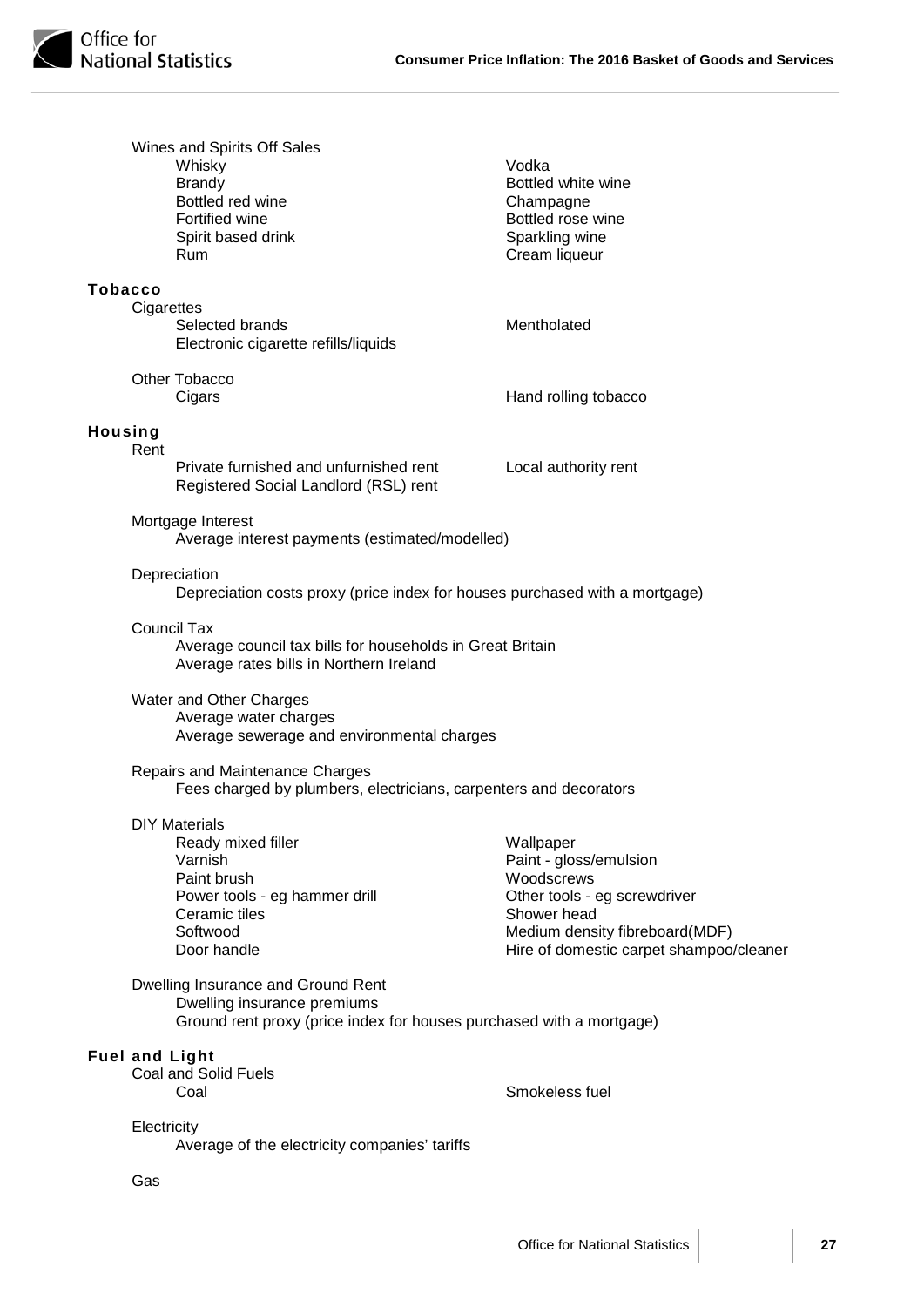|           | Average of the gas companies' tariffs                                                                                                                                                                                                                                                                                                     |                                                                                                                                                                                        |
|-----------|-------------------------------------------------------------------------------------------------------------------------------------------------------------------------------------------------------------------------------------------------------------------------------------------------------------------------------------------|----------------------------------------------------------------------------------------------------------------------------------------------------------------------------------------|
|           | Oil and Other Fuels<br>Butane gas                                                                                                                                                                                                                                                                                                         | Kerosene                                                                                                                                                                               |
| Furniture | <b>Household Goods</b><br>Dining room furniture - eg table, chairs<br>Bedroom furniture - eg wardrobe, beds, chest of drawers<br>Living room furniture - eg armchair, sofa bed, leather settee, bookcase, table lamp<br>Kitchen furniture – various kitchen units<br>Office furniture – home office desk<br>Outdoor furniture – patio set |                                                                                                                                                                                        |
|           | Furnishings<br>Selected carpets<br>Laminate floor covering<br>Curtains<br>Duvet cover<br><b>Towels</b>                                                                                                                                                                                                                                    | Rug<br>Fabric roller blind<br>Duvet<br><b>Bed sheet</b>                                                                                                                                |
|           | <b>Electrical Appliances</b><br>Cooker - electric<br>Fridge/freezer<br>Vacuum cleaner<br>Mobile phone handset<br>Selected small appliances - eg iron, kettle, fan heater, electric fan<br>Personal appliances - eg electric razor, electric hair straighteners/tongs                                                                      | Washing machine<br>Dishwasher<br>Telephone<br>Smart phone handset                                                                                                                      |
|           | Other Household Equipment<br>Cooker - gas<br>Kitchen equipment - eg pans, scissors, plastic food container<br>Tableware - eg crockery set, cutlery set<br>Glassware - eg tumbler                                                                                                                                                          | Gas fire                                                                                                                                                                               |
|           | <b>Household Consumables</b><br>Washing powder<br>Dishwasher tablets<br>Aluminium foil<br>Kitchen roll<br><b>Bin liners</b><br><b>Bleach</b><br>Ball point pen<br>Envelopes<br>Printer paper<br>Clear sticky tape                                                                                                                         | Washing-up liquid<br>Light bulb<br><b>Toilet roll</b><br>Fabric conditioner<br>Household cleaner cream/liquid<br><b>Battery</b><br>Wrapping paper<br>Greeting card<br>Inkjet cartridge |
| Pet Care  | Cat and dog food $-$ moist and dry<br>Small pet $-$ eg hamster<br>Dog kennel boarding fees                                                                                                                                                                                                                                                | Wild bird seed<br>Animal cage<br>Annual booster injection                                                                                                                              |
|           | <b>Household Services</b><br><b>Postal Charges</b><br>Charges for letters, parcels, postal orders                                                                                                                                                                                                                                         |                                                                                                                                                                                        |
|           | <b>Telephone Charges</b><br>Fixed line telephone charges<br>Cost of directory enquiries<br>Subscription to the internet                                                                                                                                                                                                                   | Mobile phone charges - PAYG and contract<br>Mobile phone applications<br><b>Bundled communication services</b>                                                                         |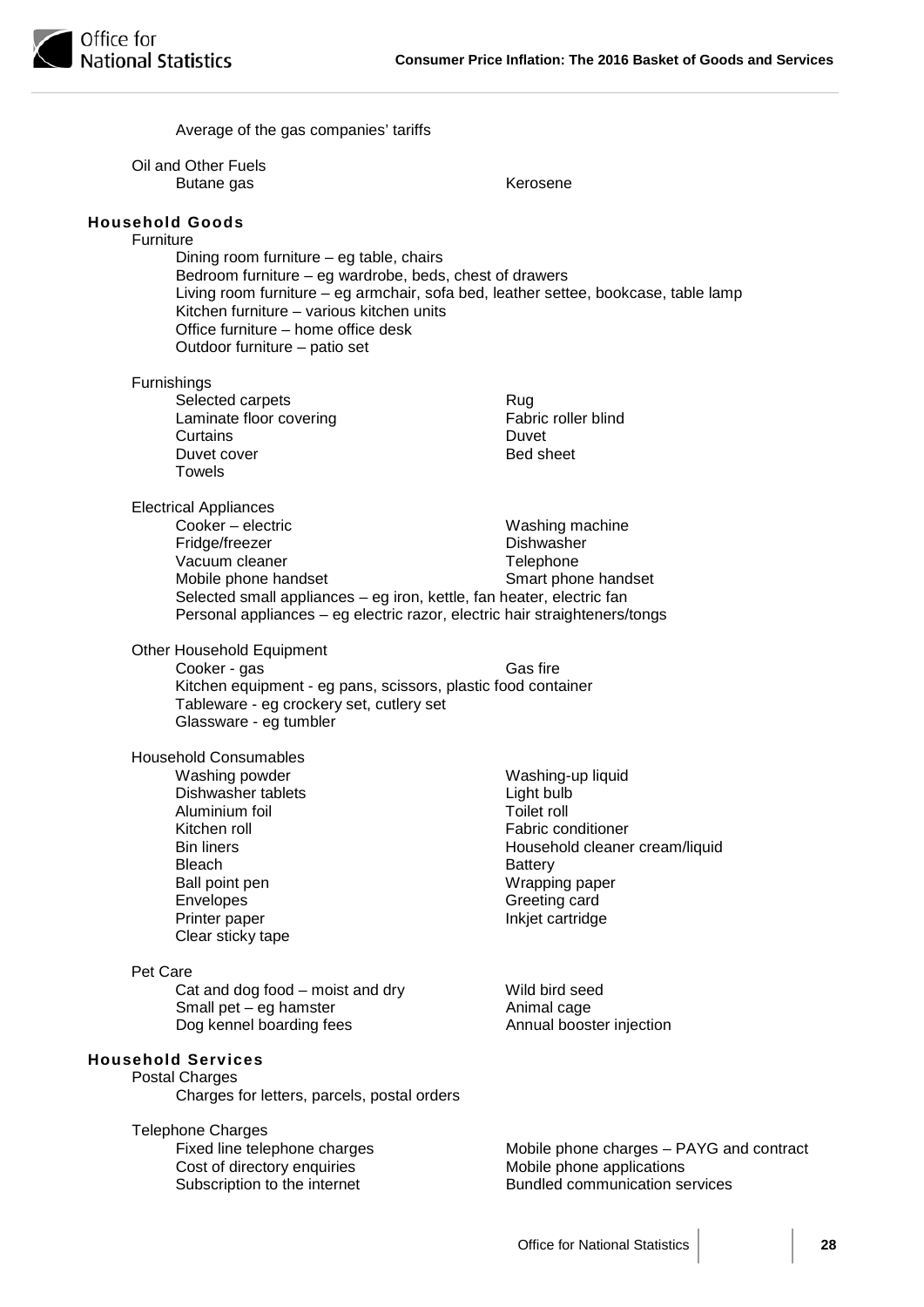| <b>Domestic Services</b>                                             |                                            |
|----------------------------------------------------------------------|--------------------------------------------|
| Domestic help fees                                                   | In home care assistants' fees              |
| Childminder fees                                                     | Nanny fees                                 |
| Playgroup fees                                                       | Window cleaning fees                       |
| Dry-cleaning charges                                                 | Driving lesson fees                        |
| Home delivery charges                                                | Charge for home removals                   |
| Self-storage fees                                                    | Electrical service charges                 |
| Various electrical equipment repair charges - eg washing machine, PC |                                            |
| Cost of catering for a function                                      | Watch battery replacement                  |
| Men's clothing hire                                                  |                                            |
| Fees and Subscriptions                                               |                                            |
| Trade union and professional organisation subscriptions              |                                            |
| Estate agents' fees                                                  |                                            |
| House conveyancing fees                                              | Surveyors' fee for house valuation         |
| Charge for home buyers' survey                                       | Home contents insurance premiums           |
| Fee for birth and death certificates                                 | Marriage licences                          |
| Passport fees                                                        | Various bank charges - eg overdraft fees   |
| Money transfer fees                                                  | Driving test fees                          |
| Private school fees                                                  | UK university tuition fees                 |
| Evening classes                                                      | Solicitors' fees - including will drafting |
| Dating agency fees                                                   | Cost of basic funeral/cremation            |
| Pet insurance                                                        | Nursery fees                               |
| Mortgage arrangement fees                                            | Credit card fees                           |
| Charges for advertisements in newspapers                             | Household services maintenance policy      |
| <b>Clothing and Footwear</b>                                         |                                            |
| Men's Outerwear                                                      |                                            |
| Suit                                                                 | Coat                                       |
| Trousers - formal, casual                                            | Casual jacket                              |
| Jumper                                                               | Jeans                                      |
| Various shirts                                                       | T shirt                                    |
| <b>Tracksuit bottom</b>                                              | Branded sports sweatshirt                  |
| <b>Shorts</b>                                                        | Replica football team shirt                |
| Women's Outerwear                                                    |                                            |
| <b>Blouse</b>                                                        | Skirt - formal, casual                     |
| <b>Dress</b>                                                         | Trousers - formal, casual                  |
| Jeans                                                                | Leggings                                   |
| Top                                                                  | T shirt                                    |
| Cardigan                                                             | Jumper                                     |
| Coat                                                                 | Jacket - formal, casual                    |
| Rainwear                                                             | <b>Shorts</b>                              |
| Swimwear                                                             |                                            |
| Children's Outerwear                                                 |                                            |
| Schoolwear - trousers, skirt                                         | Fashion top                                |
| Jumper/sweatshirt                                                    | T shirt                                    |
| Jacket                                                               | Babygro/sleepsuit                          |
| <b>Trousers</b>                                                      | Jeans                                      |
| <b>Other Clothing</b>                                                |                                            |
| Underwear $-$ eg pants and bra                                       | Socks                                      |
| <b>Tights</b>                                                        | Nightwear - eg nightdress/pyjamas          |
| Man's tie                                                            | Lady's scarf                               |
| Knitting wool                                                        |                                            |
|                                                                      |                                            |
| Footwear                                                             |                                            |
|                                                                      |                                            |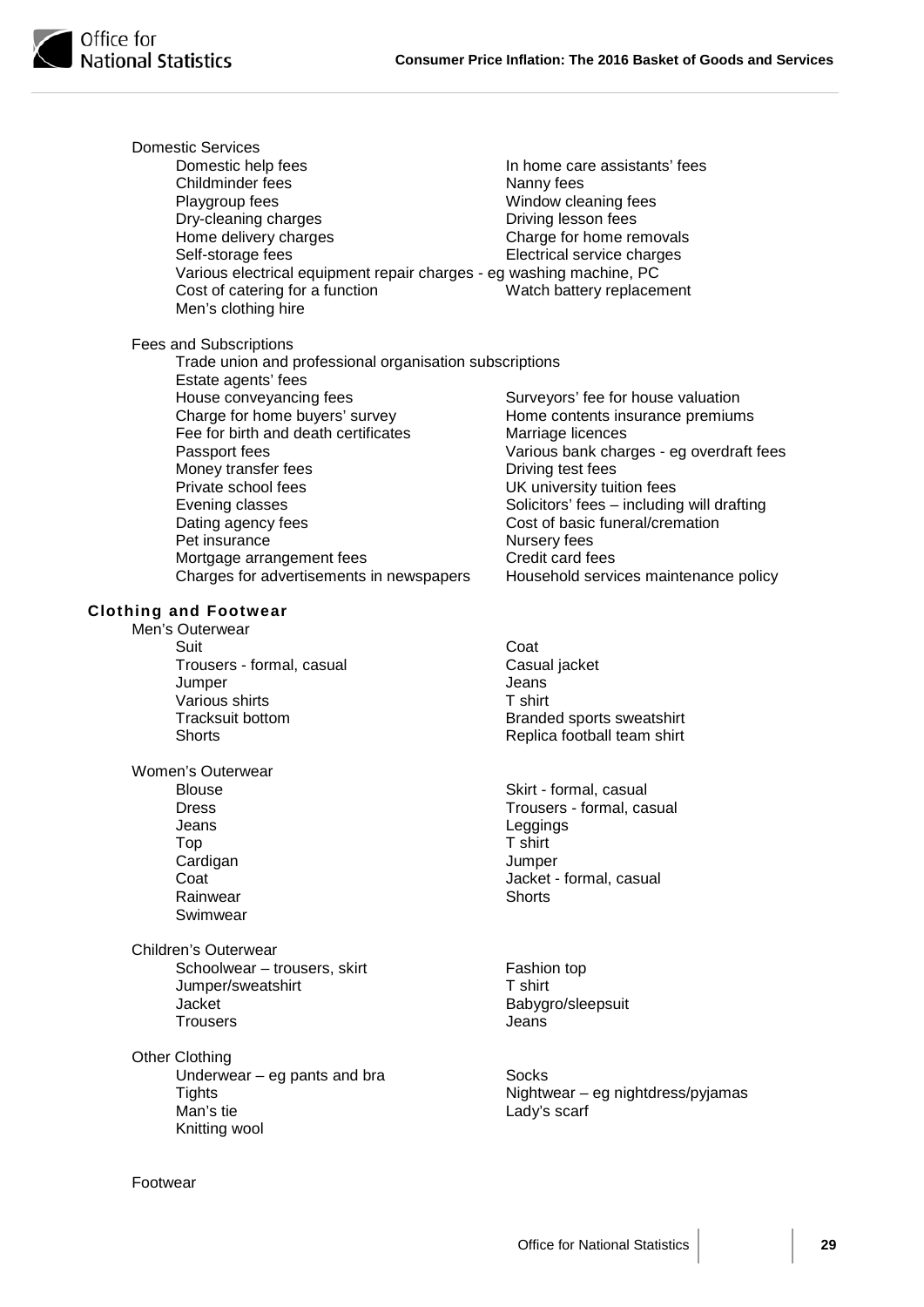| Shoes - formal, school, casual and fashion<br>Boots - formal, fashion and walking/hiking boot<br>Training shoes                                                                                                                                                        | Sandals                                                                                                                                                                                               |
|------------------------------------------------------------------------------------------------------------------------------------------------------------------------------------------------------------------------------------------------------------------------|-------------------------------------------------------------------------------------------------------------------------------------------------------------------------------------------------------|
| <b>Personal Goods and Services</b>                                                                                                                                                                                                                                     |                                                                                                                                                                                                       |
| <b>Personal Articles</b><br>Umbrella<br>Watch<br>Contact lenses<br>Flower vase<br>Wall hanging mirror<br>Various items of personal jewellery - eg gold chain, solid gold ring, diamond solitaire ring,<br>sterling silver earrings, fashion earrings, fashion necklace | Handbag<br>Spectacle frames with lens<br>Luggage - trolley case<br>Picture/photo frame<br>Mobile phone accessory                                                                                      |
| <b>Chemists' Goods</b>                                                                                                                                                                                                                                                 |                                                                                                                                                                                                       |
| NHS prescription charges<br>Condoms                                                                                                                                                                                                                                    | Multi-vitamins tablets<br>Tampons                                                                                                                                                                     |
| Disposable nappies                                                                                                                                                                                                                                                     | <b>Tissues</b>                                                                                                                                                                                        |
| Baby wipes                                                                                                                                                                                                                                                             |                                                                                                                                                                                                       |
| powder, plasters, allergy tablets<br>Toiletries - eg toothpaste, toothbrush, deodorant, shower gel, shampoo, hair gel, permanent<br>hair colourant, hair conditioner, razor cartridge blades, sunscreen cream/lotion, liquid soap                                      | Selected medicines and surgical goods - eg indigestion tablets, aspirin, packets of cold/flu drink<br>Various cosmetics - eg face cream, perfume, mascara, liquid foundation, lip gloss, nail varnish |
| <b>Personal Services</b>                                                                                                                                                                                                                                               |                                                                                                                                                                                                       |
| Hairdressing charges                                                                                                                                                                                                                                                   | Full leg wax                                                                                                                                                                                          |
| <b>Basic manicure</b><br>Private dental examination                                                                                                                                                                                                                    | NHS dental charges<br>Dental insurance                                                                                                                                                                |
| Subscriptions to private medical plans                                                                                                                                                                                                                                 | Private surgery fees                                                                                                                                                                                  |
| Non NHS medical services – eg physiotherapy, chiropractic medicine<br>Residential and nursing home fees<br>Flower delivery                                                                                                                                             | Slimming club fees                                                                                                                                                                                    |
| <b>Motoring Expenditure</b>                                                                                                                                                                                                                                            |                                                                                                                                                                                                       |
| <b>Purchase of Motor Vehicles</b>                                                                                                                                                                                                                                      |                                                                                                                                                                                                       |
| Second hand cars<br>Motorcycles                                                                                                                                                                                                                                        | New cars<br>Caravans                                                                                                                                                                                  |
|                                                                                                                                                                                                                                                                        |                                                                                                                                                                                                       |
| Maintenance of Motor Vehicles                                                                                                                                                                                                                                          |                                                                                                                                                                                                       |
| Car service<br>Roadside recovery services                                                                                                                                                                                                                              | <b>MOT</b> test fees<br>Car wash                                                                                                                                                                      |
| Exhaust/brake fitting at fast fit auto centre                                                                                                                                                                                                                          |                                                                                                                                                                                                       |
| Labour charge for vehicle repairs<br>Selected spare parts and accessories - eg wiper blade, battery, tyres, bulbs                                                                                                                                                      |                                                                                                                                                                                                       |
| Petrol and Oil<br>Ultra low sulphur petrol<br>Motor oil                                                                                                                                                                                                                | Ultra low sulphur diesel                                                                                                                                                                              |
| Vehicle Tax and Insurance<br>Vehicle excise duty                                                                                                                                                                                                                       | Vehicle insurance                                                                                                                                                                                     |
| <b>Fares and Other Travel Costs</b>                                                                                                                                                                                                                                    |                                                                                                                                                                                                       |
| <b>Rail Fares</b><br>UK rail fares                                                                                                                                                                                                                                     |                                                                                                                                                                                                       |
| <b>Euro Tunnel fares</b>                                                                                                                                                                                                                                               | London transport fares<br>Other underground/metro fares                                                                                                                                               |
| <b>Bus and Coach Fares</b><br><b>Bus fares</b>                                                                                                                                                                                                                         | Coach fares                                                                                                                                                                                           |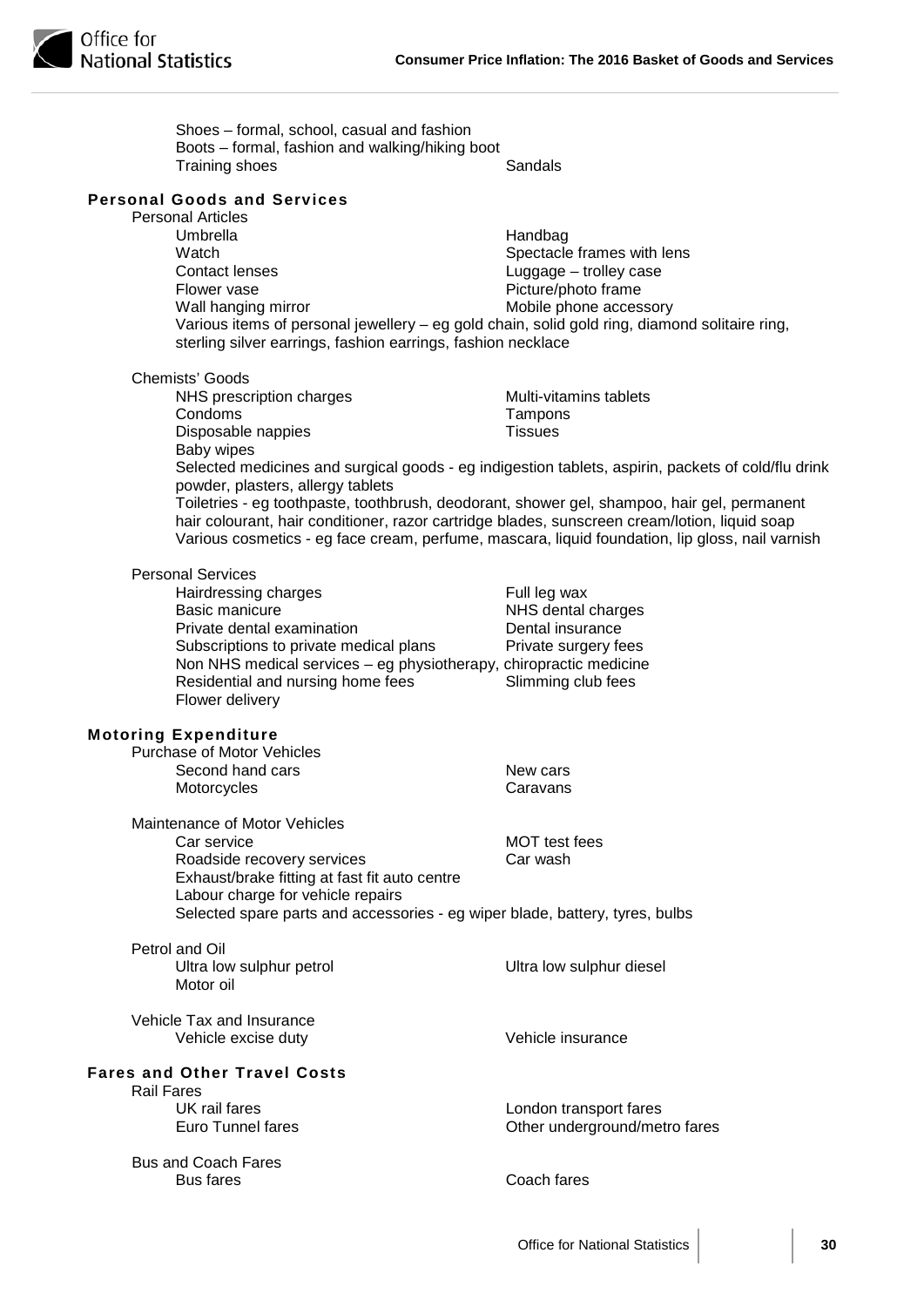

|                         | <b>Other Travel Costs</b><br>Taxi fares<br>Self-drive car and van hire charges<br>Air fares<br>Other means of transport - eg bicycles, boats<br>Push chair | Minicab fares<br>Various ferry and sea fares<br>Road tolls<br>Car park charges |
|-------------------------|------------------------------------------------------------------------------------------------------------------------------------------------------------|--------------------------------------------------------------------------------|
|                         |                                                                                                                                                            |                                                                                |
| <b>Leisure Goods</b>    |                                                                                                                                                            |                                                                                |
|                         | Audio-Visual Equipment<br>Flat panel televisions                                                                                                           | DVD player                                                                     |
|                         | Digital (DAB) radio                                                                                                                                        | Audio systems                                                                  |
|                         | Personal MP4 player                                                                                                                                        | PCs - desktop and laptop                                                       |
|                         | PC peripherals                                                                                                                                             | Headphones                                                                     |
|                         | Blu-ray disc player<br>Tablet computer                                                                                                                     | Digital television recorder/receiver                                           |
|                         | CDs and Tapes                                                                                                                                              |                                                                                |
|                         | Pre-recorded DVDs, including DVDs purchased over the internet                                                                                              |                                                                                |
|                         | CDs, including CDs purchased over the internet                                                                                                             |                                                                                |
|                         | Pre recorded Blu-ray discs, including discs purchased over the internet<br>Recordable CD                                                                   | Computer software                                                              |
|                         | Music downloads                                                                                                                                            |                                                                                |
|                         | Toys, Photographic and Sports Goods                                                                                                                        |                                                                                |
|                         | Various toys - eg soft toys, construction toys, activity toys, dolls, electronic educational toys                                                          |                                                                                |
|                         | Computer games, including games purchased over the internet                                                                                                |                                                                                |
|                         | Board game                                                                                                                                                 | Computer games console                                                         |
|                         | Digital compact camera                                                                                                                                     | Interchangeable lens digital camera                                            |
|                         | Digital camcorder<br>Portable digital storage device                                                                                                       | Digital photo processing<br>Child's swing                                      |
|                         | Child's tricycle                                                                                                                                           | Acoustic guitar                                                                |
|                         | <b>Barbecue</b>                                                                                                                                            | Sleeping bag                                                                   |
|                         | Craft kit                                                                                                                                                  | Computer game downloads                                                        |
|                         | Sports equipment - eg golf balls, squash racquet, football, fishing rod, football boots<br>Water sports equipment - eg windsurfing equipment               |                                                                                |
|                         | Books and Newspapers                                                                                                                                       |                                                                                |
|                         | Adult, teenage and children's fiction and non-fiction paperback and hardback books                                                                         |                                                                                |
|                         | Reference books                                                                                                                                            | Periodicals                                                                    |
|                         | National daily newspapers                                                                                                                                  | Sunday newspapers                                                              |
|                         | Provincial newspapers                                                                                                                                      | eBooks                                                                         |
|                         | <b>Gardening Products</b>                                                                                                                                  |                                                                                |
|                         | Compost                                                                                                                                                    | Plant food                                                                     |
|                         | Lawnmower                                                                                                                                                  | Other garden equipment - eg spade                                              |
|                         | Selected varieties of plants, cut flowers, seeds and including flowers purchased over the<br>internet                                                      |                                                                                |
| <b>Leisure Services</b> |                                                                                                                                                            |                                                                                |
|                         | <b>TV Licences and Rentals</b>                                                                                                                             |                                                                                |
|                         | Television licence fees                                                                                                                                    | Rental of various types of TV                                                  |
|                         | Digital TV subscriptions                                                                                                                                   | DVD rental/video on demand subscription<br>services                            |
|                         |                                                                                                                                                            |                                                                                |
|                         | <b>Entertainment and Other Recreation</b>                                                                                                                  | Charges for exercise classes                                                   |
|                         | Fees for leisure evening classes<br>Private health club/gym membership                                                                                     | Livery charges                                                                 |
|                         | Ten-pin bowling session                                                                                                                                    | Golf green fees                                                                |
|                         | Games consoles online subscription services                                                                                                                | Music streaming subscriptions                                                  |
|                         |                                                                                                                                                            |                                                                                |